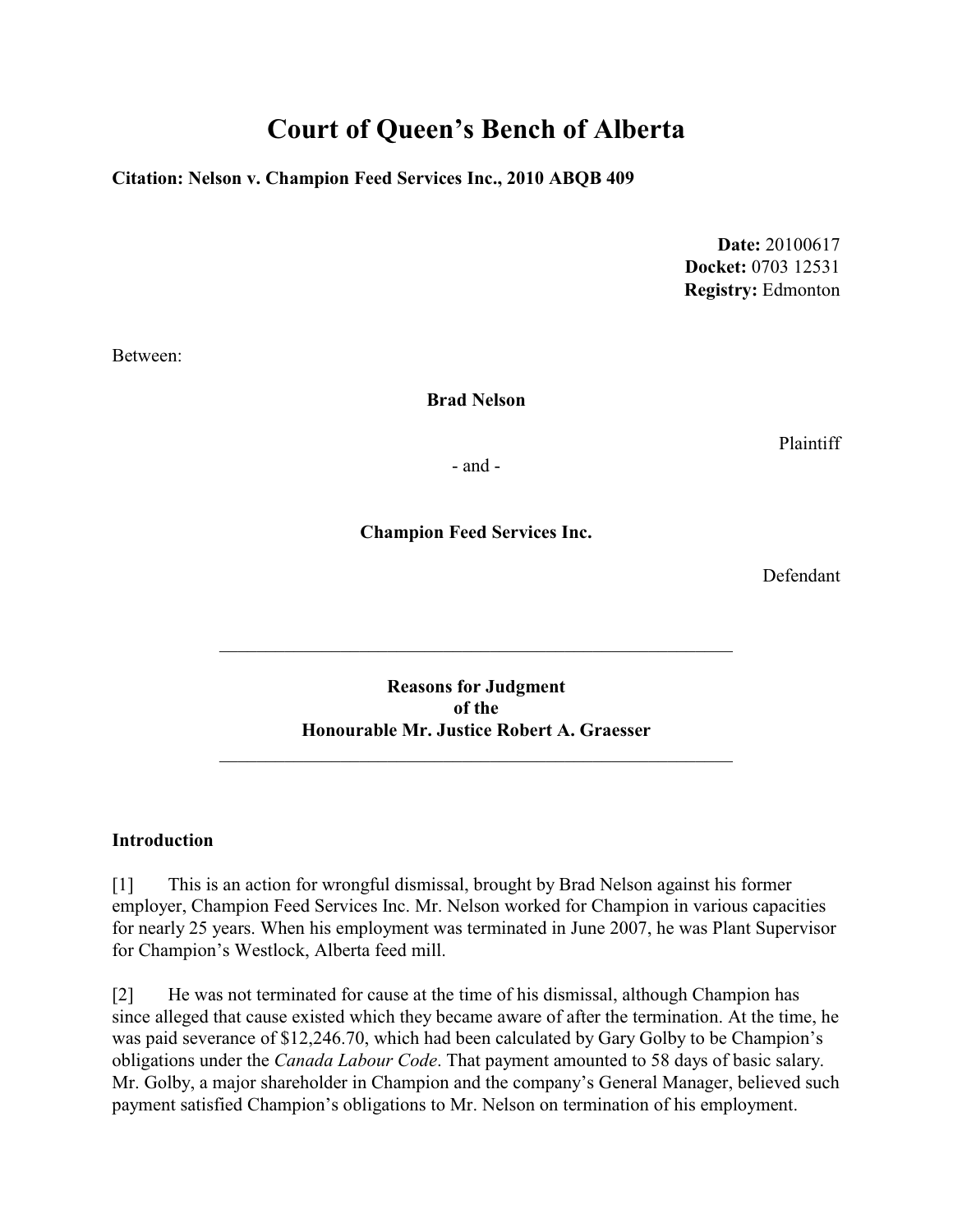[3] Mr. Nelson claims damages based on 2 years pay in lieu of notice, that such damages include bonus amounts he expected to receive, together with an amount in lieu of the 25 year long service award he expected to receive, as well as *Wallace*-type damages arising out of the manner of his termination.

# **Background**

[4] Mr. Nelson went to work for Champion as a labourer when he was about 20 years old. He was 45 at the time of his termination. Over the years, he was promoted to foreman, and after about 10 years service, to Plant Supervisor. Champion is an Alberta corporation, and owns and operates 3 feed mills in Alberta. Mr. Golby is the CEO, having acquired a majority interest in the company in approximately 2000, and is a self-described "hands-on" manager, or "micro-manager". The company appears to be successful, in a challenging business.

[5] Mr. Nelson's job as Plant Supervisor, involves supervising the production workers. There were in excess of 20 workers reporting to him, including several foremen. The Westlock plant operated 24 hours a day, 7 days a week, depending on business levels. As Plant Supervisor, Mr. Nelson was expected to be at the Westlock facility for regular working days during the week, and to be on call for trouble-shooting the rest of the time.

[6] At the time of his dismissal, Mr. Nelson reported to the Westlock Manager, Penny Bilodeau (who happened to be Mr. Nelson's older sister) and the Assistant Manager, Darren Lidberg. Above them was Mr. Golby, who worked principally out of Barrhead. He spent the majority of his time in Barrhead, but was in Westlock on average once a week, and also spent time in Champion's Grande Prairie facility.

[7] The basic chronology and facts are not in issue. From about 2002, after Mr. Golby became the majority owner in Champion, he determined the level of bonuses to be paid to Champion's employees. Bonuses were discretionary, at Mr. Golby's call, but had been a regular occurrence since at least 2002. He described the bonuses as a profit share, but also based on performance. Over the period 2002 - 2006, Mr. Nelson received bonuses ranging from about \$2,000.00 to nearly \$10,000.00, depending on corporate profits for the relevant year, and Mr. Golby's assessment of his performance.

[8] Bonuses were paid on the basis of the company's March year end, but were not paid out until September, after the financial statements had been completed. In each of 2002, 2003, 2004 and 2006, the bonus cheques were accompanied by a letter from Mr. Golby, describing the basis for the bonus, and commenting on Mr. Nelson's performance.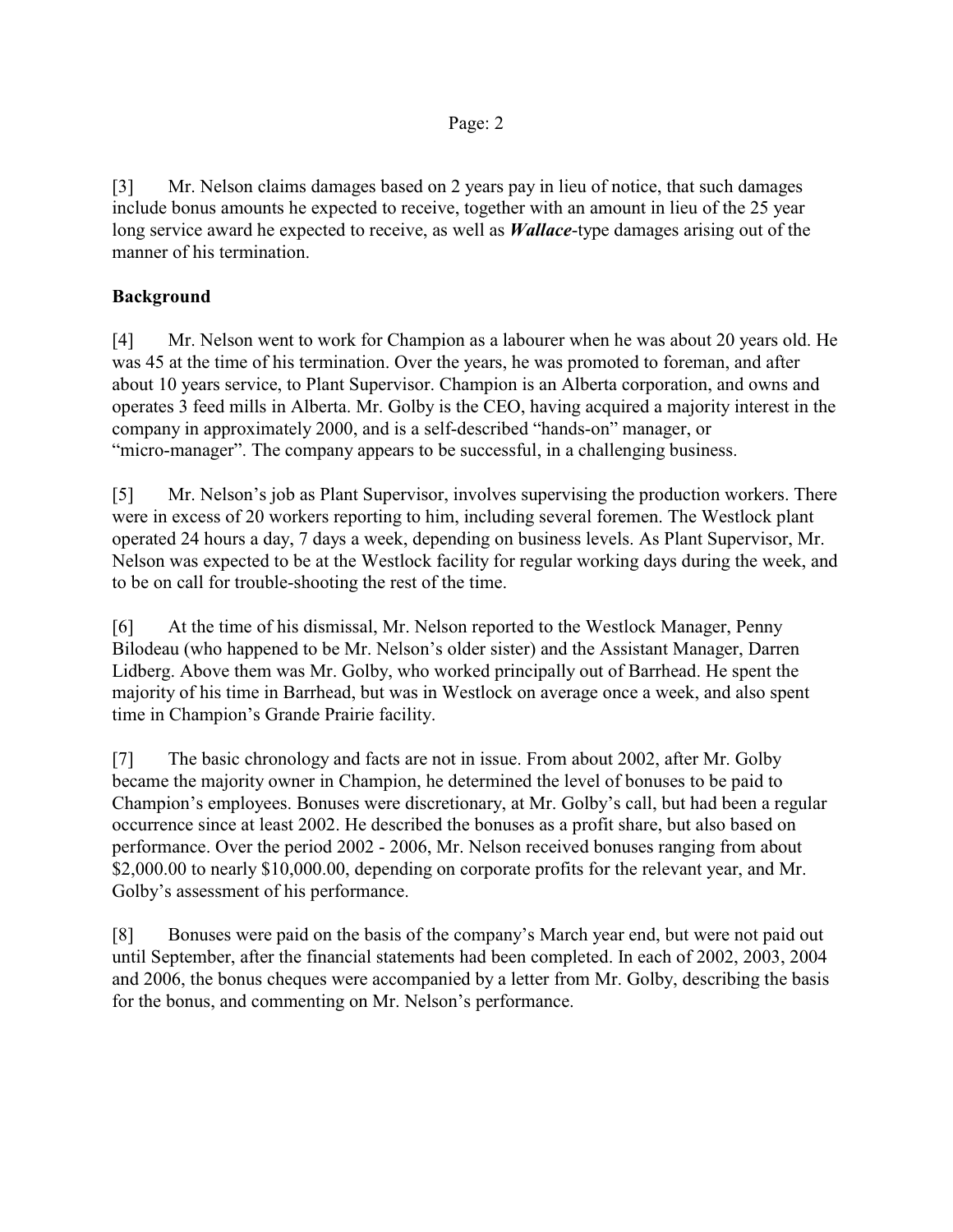[9] In 2005, there was a bonus of \$9,818.00, but no letter. In 2006, the letter accompanying a cheque for \$4,892.00 was critical of Mr. Nelson's performance in some areas, noted improvement in others, and contained the following concluding remarks:

The tools are in your court Brad; make it happen! I sincerely do enjoy working with you as part of the Westlock Management team Brad.

[10] From Mr. Golby's perspective, Mr. Nelson's performance was not entirely satisfactory, although he candidly acknowledged that he had never warned Mr. Nelson that his job was in danger if his performance did not improve.

[11] From Mr. Nelson's perspective, the letters indicated to him that Mr. Golby wanted some "fine tuning" of Mr. Nelson's management skills. He did not view the messages from Mr. Golby as being negative, merely that there was a desire on Mr. Golby's part for some improvement. He did not consider that his job was in jeopardy, or that he was being negatively reviewed.

[12] Mr. Nelson was "written up" in the early part of 2007 for a work incident. There was no particular significance to that incident, other than Mr. Nelson had not recalled that when he was being cross-examined, but did recall the incident when the record was put to him. Mr. Golby placed no reliance on that incident. The relevance only goes to Mr. Nelson's credibility.

[13] Of greater significance, however, was an altercation between Mr. Nelson and Mrs. Bilodeau. I did not hear a lot of evidence about it, but in early June 2007, Mr. Nelson was meeting with an employee sorting out a problem. A customer was in the general vicinity, but not directly involved in the meeting. Mrs. Bilodeau entered the room, and attempted to get Mr. Nelson's attention for some reason. He appears to have ignored her. She then tapped him on the head a couple of times; he continued to ignore her and she left. The next day, even though he was away ill, he was called into work, called into her office, and was accused of being insubordinate. That incident was also written up, and Mr. Golby was made aware of it.

[14] The altercation with Mrs. Bilodeau took place a couple of days before Mr. Nelson was to leave on a week's holiday. He went on the holiday, and when he returned, was called into Mr. Golby's office where he was told that his position was being abolished and his employment was being terminated. Mr. Nelson asked if there was something else for him at Champion, even a labouring job, and he was told there wasn't. Mr. Golby gave him a termination cheque for \$12,246.70, based on what Mr. Golby believed to be Champion's obligations for termination pay under the *Canada Labour Code*.

[15] Several days later, Mr. Golby met with Mr. Nelson's parents in Westlock to talk to them about Mr. Nelson's termination from Champion. His intention was to negate any concern on the Nelson seniors' part that Mrs. Bilodeau had been involved in the termination. He knew and respected the Nelson seniors, as the incident with Mrs. Bilodeau had formed party of Mr. Golby's reasons for terminating Mr. Nelson's employment.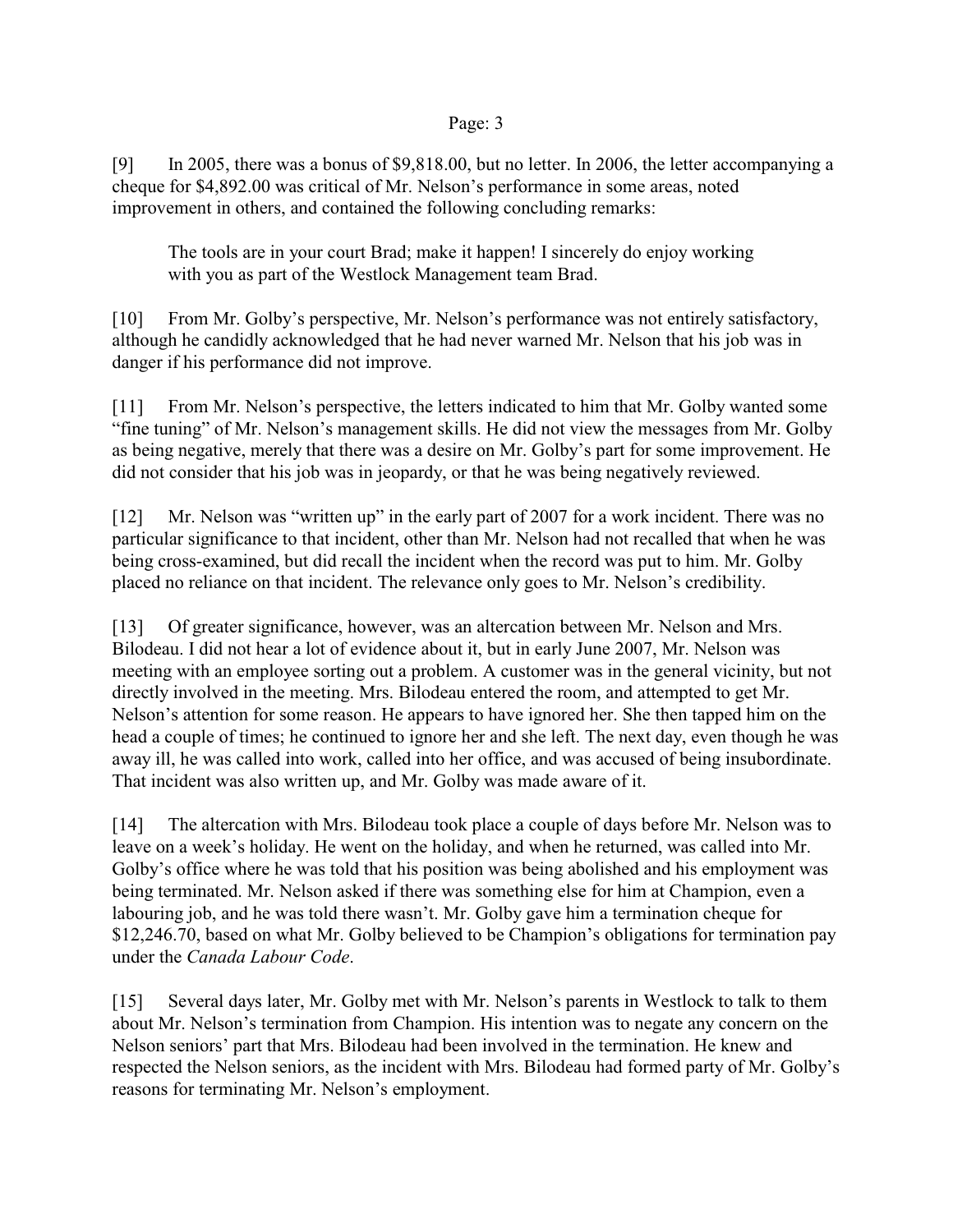[16] Mr. Nelson was unhappy that Mr. Golby would meet with his parents, and discuss his termination with them at all. None of Mrs. Bilodeau or the Nelson seniors testified.

[17] Mr. Nelson requested a letter of reference, but Mr. Golby declined to provide one, despite having worked on a draft. Other events overtook the reference letter, although Mr. Golby mistakenly attributed one of them as being a demand letter from Mr. Nelson's lawyer.

[18] More importantly, on July 13, Mr. Golby learned for the first time of an incident which had occurred in the Westlock plant in November, 2006. He received notice of an administrative penalty from Canada's Food Inspection Agency. Following an investigation, the Agency determined that Champion's record keeping had been deficient and a \$4,000.00 administrative penalty was imposed on Champion.

[19] The records required to be kept by a feed mill such as Champion are intended to document that no animal parts found there way into feed intended for ruminants. Such record-keeping is mandated to ensure that Canada's food industry is free from risks such as bovine spongiform encephalopathy (mad cow disease).

[20] When a feed mill receives bulk materials to be made into feed, it is require to record a number of things, including whether the materials contain animal parts (meat). If animal parts are received, the truck and the receiving bin are required to be "flushed" or cleaned, so that the next load is not contaminated. The trucker is also required to keep records so that trucks are flushed after delivering meat, if the next load is intended to ruminants. If a flush is required, the details of the flush, including the quantity of flush material (usually soy), and its source are to be recorded. These records are subject to inspection and audit by the Food Inspection Agency.

[21] On November 24, 2006, a delivery of meat was received. It was not properly recorded. No details of the delivery, or of the necessary flush, were documented at the time. Mr. Nelson became aware of this in November 27, 2006 when he was (as part of his regular duties) approving daily receiving logs. He knew that there had been a meat delivery on November 24, and noted on the log that the office should record details of the meat received and the flush. His uncontradicted evidence was that he had been advised by the Champion employee responsible for the delivery, Andy Bunning, that the meat had been received, and that the truck and bin had been properly flushed.

[22] The record was changed on November 27 by Mr. Bunning to reflect that the meat delivery had occurred, and that there had been a flush after that. But no details of the flush were recorded. On an inspection by a Food Inspection Agency inspector in January 2007, the irregular November 24 entry was noticed. It was, according to the Agency records, discussed with Mr. Nelson and Darrell Smethurst, and Mr. Nelson was instructed by the Food Inspection Agency inspector to record the quantity of soy used in the flush. Mr. Nelson did so.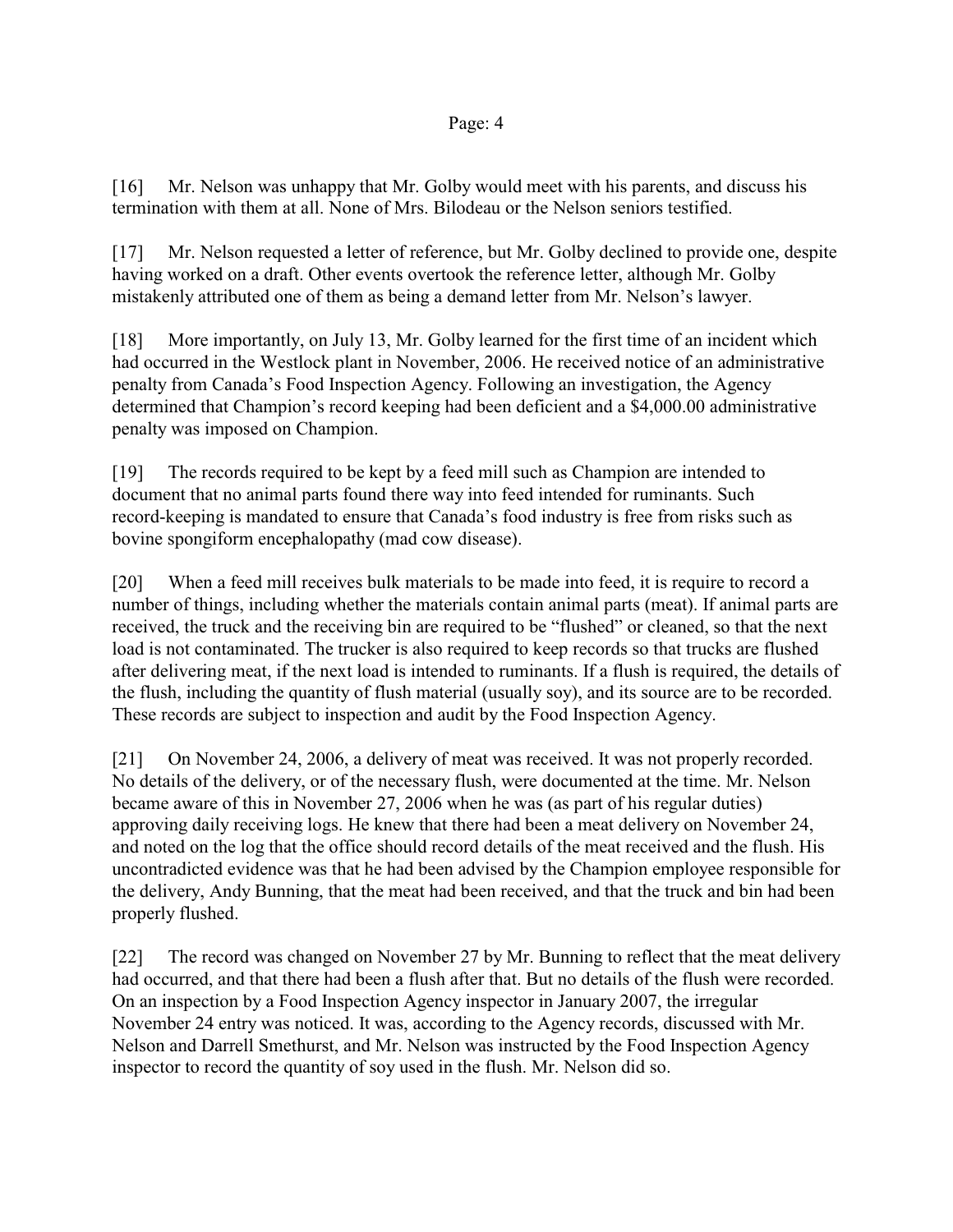[23] Mr. Smethurst was Champion's HACCP (Hazard Analysis and Critical Control Point) Coordinator. He had responsibility for Champion's safety programs, and reported to Mr. Golby as well as to Mrs. Biledeau and Mr. Lidberg with respect to Westlock. He did not report to Mr. Nelson.

[24] Neither Mr. Nelson nor Mr. Smethurst told Mr. Golby of the issue of November, 2006 when the incident occurred, or in January 2007 when the Agency inspector noticed the irregular records. He was unaware of this matter until July 2007, after Mr. Nelson's dismissal.

[25] Nothing more was apparently heard of the matter by Champion until Mr. Golby received the notice of fine on July 13. He considered at the time that Mr. Nelson had made a significant mistake in the way the incident had been handled: the records were improperly prepared by someone who reported directly to Mr. Nelson, and when Mr. Nelson became aware of the problem, he did not ensure that the records were properly fixed.

[26] Mr. Golby was concerned about the addition of the soy flush information by Mr. Nelson in January 2007, event though that appears to have been done at the direction of the Agency inspector. He appeared in his evidence to have some residual concerns as to whether the flush had actually been done.

[27] In any event, he testified that if he had known about the incident and the fine on June 25 when he had terminated Mr. Nelson's employment, he would have dismissed Mr. Nelson for cause.

[28] His rationale for that position was a combination of his general dissatisfaction with Mr. Nelson's performance over the preceding 5 years or so, the incident with Mrs. Bilodeau in June 2007, and the significance of record-keeping and relations with the Food Inspection Agency, in the context of the BSE and other scares, and potential consequences of a product recall.

[29] Mr. Nelson was not asked about the incidents by Mr. Golby after his dismissal. Mr. Golby could not recall if he discussed the incident with Mrs. Bilodeau or Mr. Lidberg. He made a business decision to simply pay the fine, which was reduced to \$2,000.00 because of early payment. The fine related solely to record-keeping.

[30] Learning of this matter was one of the reasons Mr. Golby did not provide a letter of reference for Mr. Nelson.

[31] Mr. Nelson was unhappy about his dismissal. He testified that he expected to work for Champion indefinitely and had no fixed plans to retire or take other employment. He felt that Mr. Golby was not candid in saying that there were no positions at Champion, as he learned while he was on holidays that at least one production worker had resigned. He was concerned about the timing of his termination, as he had recently committed to remortgaging his home to consolidate some debt and carry out some renovations and improvements. He was upset that Mr. Golby had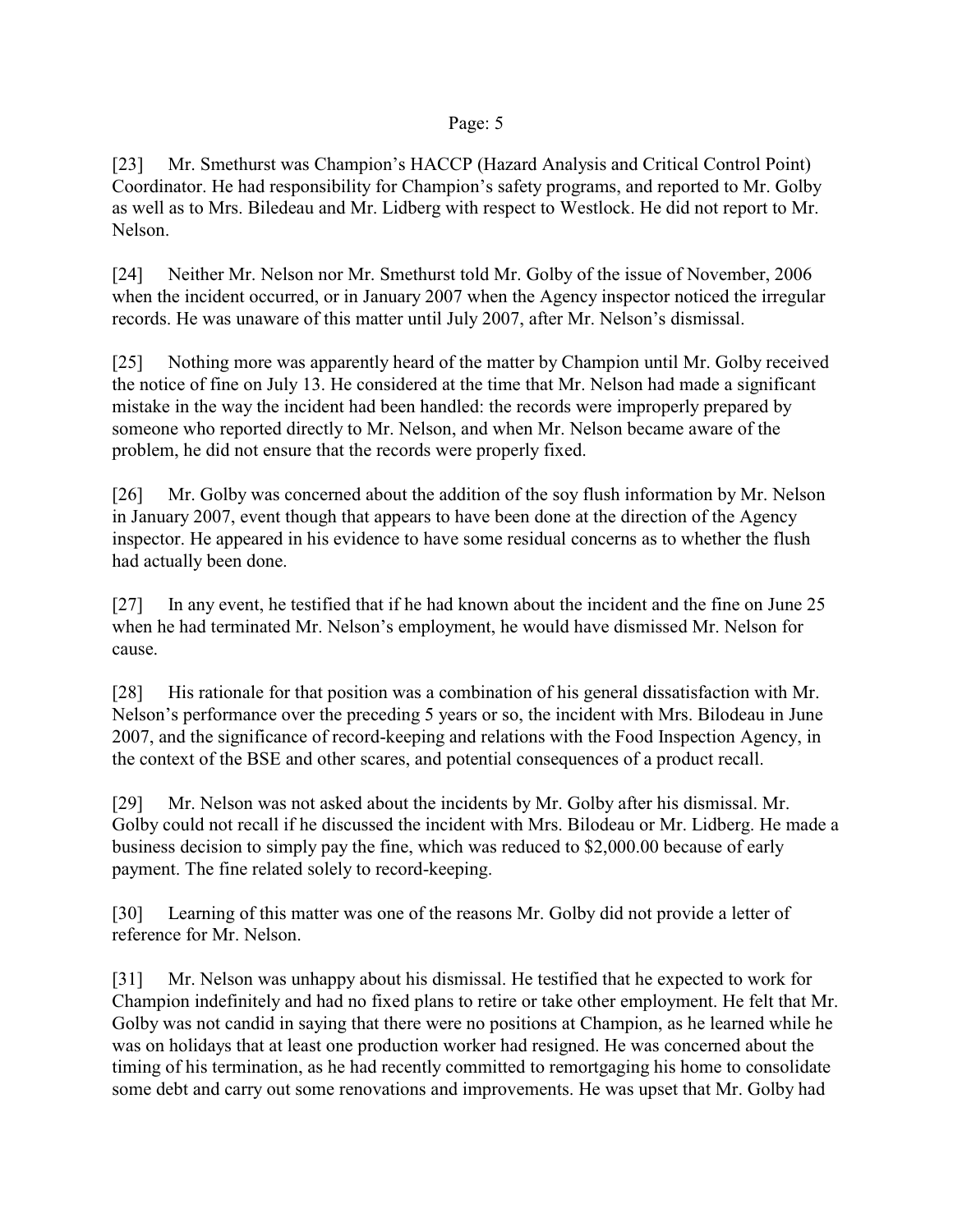met with his parents and discussed the termination with them. He was unhappy that no letter of reference had been provided, despite his timely request, and he felt that a letter Mr. Golby had sent to many of Champion's suppliers announcing Mr. Nelson's termination had harmed his ability to find replacement employment.

[32] Mr. Nelson's evidence about his attempts to find new employment was somewhat troublesome. At trial, he testified that he had sought work at three locations in Westlock: the John Deere dealership, Case Tractor and Westlock Chevrolet Oldsmobile. On discovery, he had testified that he had only applied to the John Deere location and did not mention the other two potential employers.

[33] While there were some semantic differences between the questions asked at trial and on discover, I conclude that Mr. Nelson was attempting, at trial, to exaggerate his attempts to find alternate employment. His discovery evidence is to be preferred: that he took a couple of weeks off, went to the John Deere dealership to see if they had anything available, and very shortly went into business for himself as a renovation contractor. He did not produce a resume, made no attempt to find employment outside of Westlock, and made almost no attempts to find a job in or around Westlock.

[34] He had considerable experience and skills as a production manager and facility manager, had a boiler engineer certificate that allowed him to have greater responsibilities within a facility that used that certain class of boilers.

[35] That being said, the question is not whether he failed to mitigate, but whether it was reasonable for him to mitigate by way of starting up his own business.

# **Positions of the Parties**

# **Mr. Nelson**

[36] Mr. Nelson maintains that he was dismissed without cause, despite the subsequent revelation about the record-keeping; that he was entitled to 24 months' pay in lieu of notice, including bonuses and the 25 year long service award, and Champion's conduct surrounding his termination warrant aggravated or *Wallace*-type damages of an additional 3 months pay.

[37] Mr. Nelson acknowledges receipt of severance pay in the amount of \$12,246.00, which should be offset from the 23 months of earnings he made working for Nelson Contracting and Reno's Ltd. Nelson Contracting's financial statements for 2008 and 2009 were put in evidence. Mr. Nelson was paid \$20,000.00 for the year ended July 31, 2008 and \$15,000.00 for the year ended July 31, 2009. In addition, he acknowledges that the company's after tax retained earnings as at July 31 in each year should be attributed to him by way of earnings related to his employment and mitigation. For 2008, there was a loss of \$426.00; for 2009, the after tax retained earnings were \$19,762.00.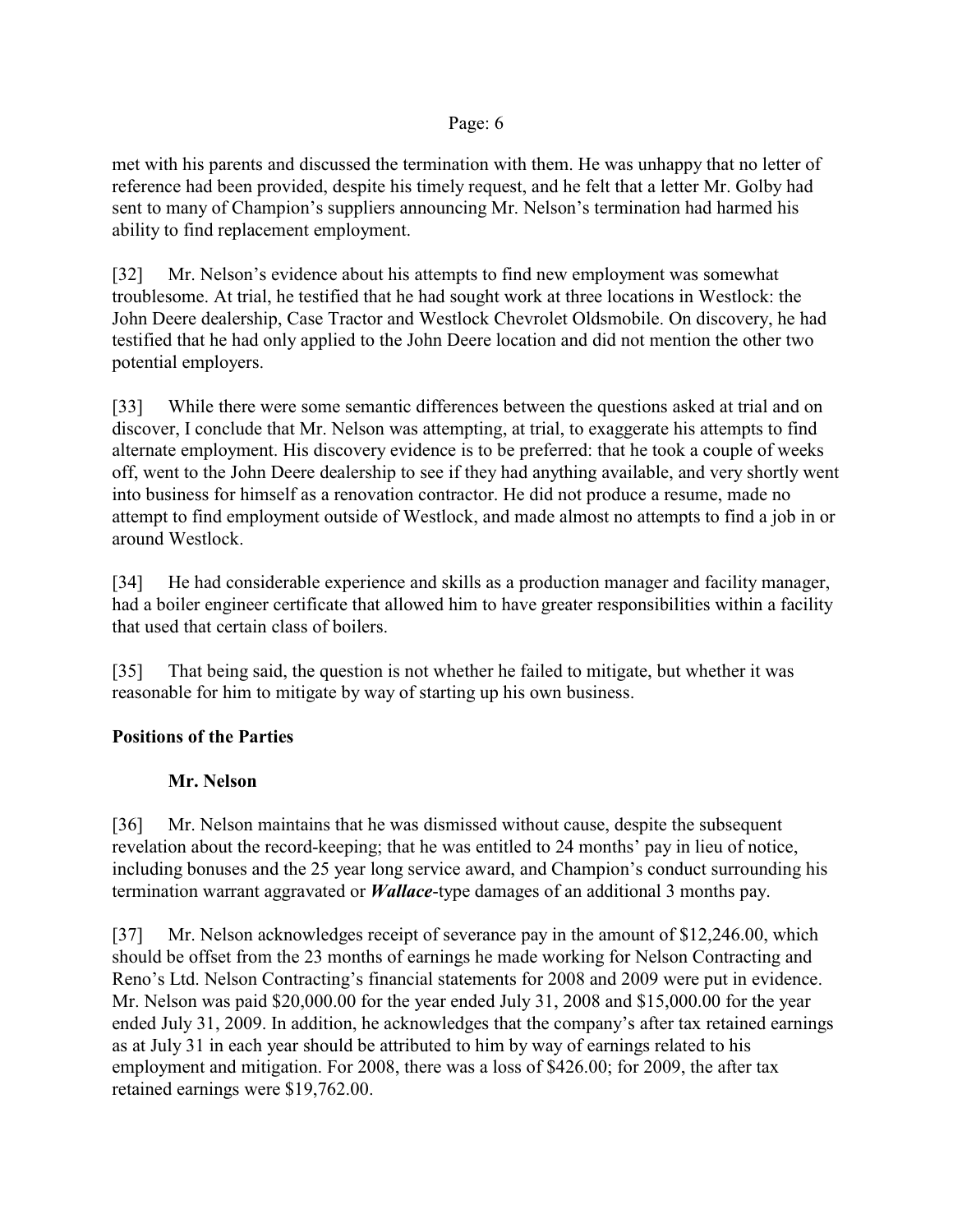[38] The parties agreed that Mr. Nelson's salary for 2007 and benefits were \$54,900.00 salary plus \$4,180.00 benefits. His bonuses for 2002 - 2006 were as follows:

| 2002 | \$5,900.00 |
|------|------------|
| 2003 | \$9,851.00 |
| 2004 | \$1,987.00 |
| 2005 | \$9,818.00 |
| 2006 | \$4,892.00 |

[39] While these were discretionary bonuses, there was a pattern of payment and Mr. Nelson expected that a bonus would be included in his compensation package each year. The average bonus over that 5 year period was \$6,490.00.

[40] The evidence was that bonuses were paid to some employees for 2007. No evidence was led concerning 2008 bonuses.

[41] The value of the 25 year award was \$5,000.00, being a gift certificate in that amount from a local jewelry store.

[42] Mr. Nelson's calculations are therefore:

| (a) earnings for 24 months                                                                                                                                                                                            | $$59,800.00 \text{ x } 2 = $119,600.00$                   |
|-----------------------------------------------------------------------------------------------------------------------------------------------------------------------------------------------------------------------|-----------------------------------------------------------|
| (b) bonuses for $2007$ and $2008$                                                                                                                                                                                     | $$6,490.00 \text{ x } 2 = $12,980.00$                     |
| (c) lost gift certificate                                                                                                                                                                                             | \$5,000.00                                                |
| (d) 3 months aggravated damages                                                                                                                                                                                       | $$59,800.00 + 6,490.00 \12 \text{ x } 3 = $16,572.50$     |
| Total:                                                                                                                                                                                                                | \$154,152.49                                              |
| less:<br>(e) severance paid<br>(f) 2008 earnings from Nelson Contracting<br>$(g)$ 2008 retained earnings<br>(g) $11/12$ of 2009 earnings from Nelson Contracting \$15,000.00<br>(h) $11/12$ of 2009 retained earnings | \$12,246.00<br>\$20,000.00<br>$(\$426.00)$<br>\$19,762.00 |
| Total                                                                                                                                                                                                                 | \$66,582.00                                               |
| Difference                                                                                                                                                                                                            | \$87,570.49                                               |

#### **Champion's Position**

[43] Champion argues a number of points. It abandoned at trial its position that the severance paid to Mr. Nelson at the time of his termination - \$12,246.70 - satisfied Champion's obligations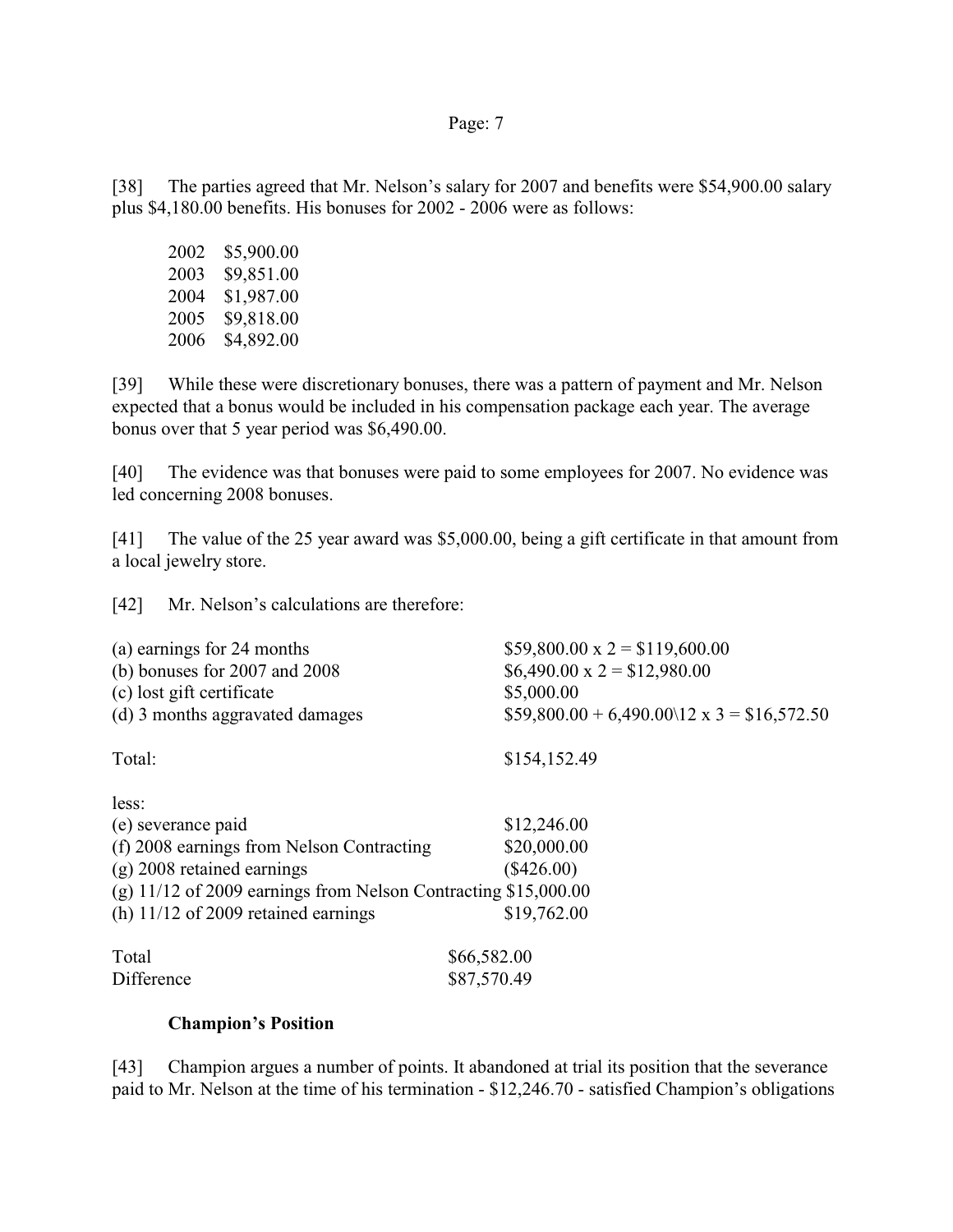for pay in lieu of notice to Mr. Nelson. That position was clearly wrong: a nearly 25 year employee terminated without cause is almost invariably entitled to much more by way of notice or pay in lieu of notice than 10 weeks.

[44] Champion argued, however, that Mr. Nelson's termination should be treated as being for cause, because of the record-keeping incident and fine that Champion learned about shortly after Mr. Nelson was discharged. Champion maintains that the incident itself constituted just cause, and if Mr. Golby had known about it at the time of the incident, Mr. Nelson would have been terminated for cause immediately. Coupled with Mr. Golby's dissatisfaction with Mr. Nelson's performance, and the incident with Mrs. Bilodeau shortly before the termination, the totality of the circumstances warranted termination for cause if the record-keeping incident on its own did not.

[45] Champion argues in any event that a 24 month notice period is excessive, and that a proper notice period would have been in the 15 - 18 month range, having regard to Mr. Nelson's age, length of service and entry-level management position.

[46] Champion argues that no bonus should be included in any calculation, as it was discretionary in Mr. Golby's determination and there was no certainty that Mr. Nelson would have received further bonuses having regard to the sentiments expressed by Mr. Golby in the letters that accompanied previous bonus cheques.

[47] No position was taken by Champion with respect to the 25 year long service award or its value and Champion concedes that if its position either on cause or on mitigation is not upheld, Mr. Nelson would be entitled to the \$5,000.00 value of the award.

[48] Apart from its argument on cause, Champion seeks to limit Mr. Nelson's notice period and damages because it alleges that Mr. Nelson had decided, at the time of his dismissal, to retire from Champion after the Christmas party in December, 2007 and start his own business. Thus they say that his damages should be limited to a period ending December 31, 2007.

[49] Further, Champion argues that Mr. Nelson failed to mitigate his damages. He made little or virtually no effort to find a suitable alternate job in or near Westlock, and accordingly, he should be held to the severance actually paid to him.

[50] Finally, Champion notes that with respect to the earnings Mr. Nelson made through Nelson Contracting, the full amount of the management bonus and the before- tax retained earnings (-\$476.00 for 2008 and \$22,963.00 for 2009) should be attributed to him. As well, because the financial statements show rent paid (which was acknowledged as being paid or payable to Mr. Nelson as owner of the property the business was being run from), the amount of rent, or \$400.00 per month starting August, 2007, should also be attributed to Mr. Nelson's earnings in mitigation of his damages.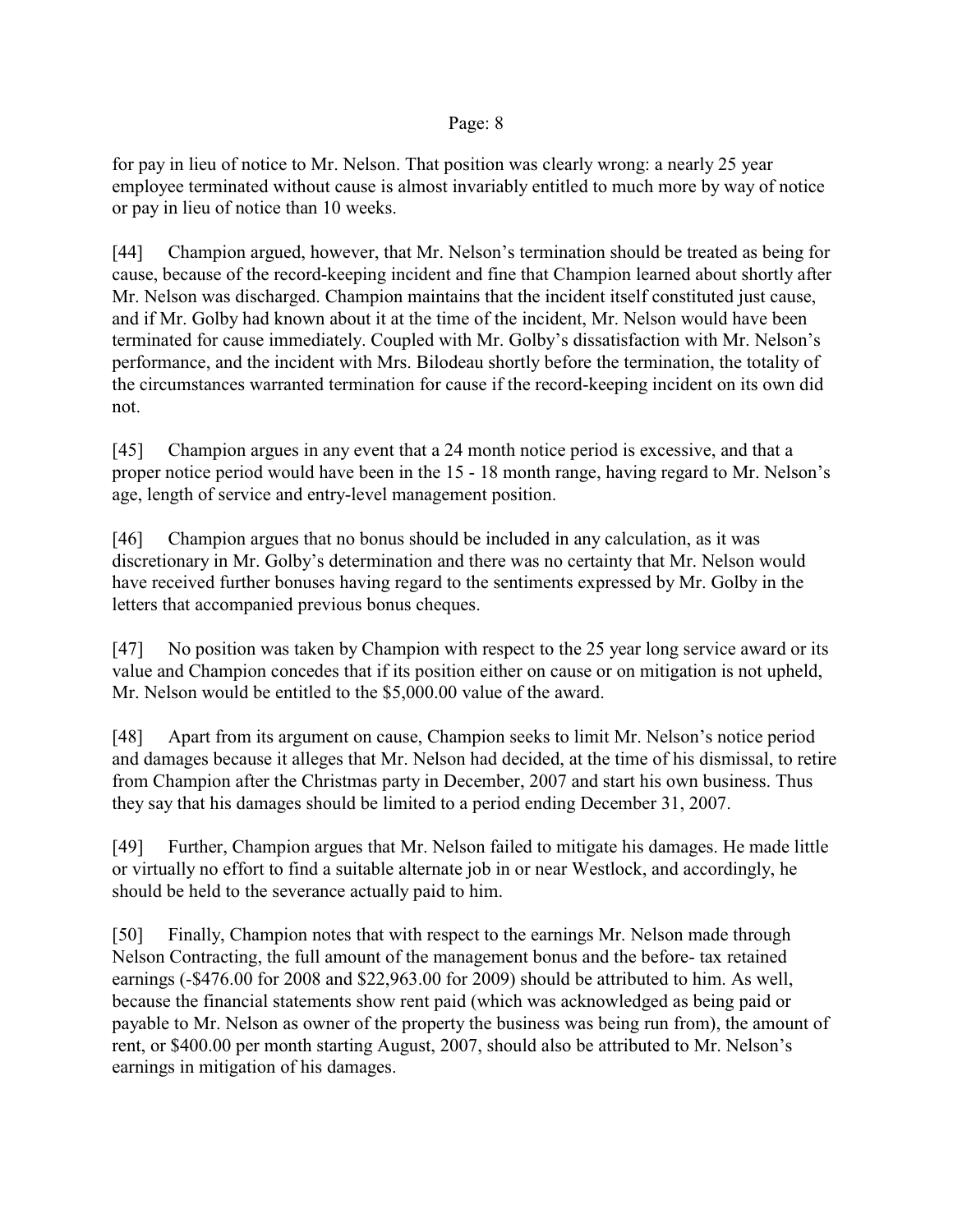[51] Champion also denies that the circumstances of Mr. Nelson's dismissal, or Champion's conduct thereafter, warrant any aggravated or *Wallace*-type damages.

# **Issues**

- [52] The trial raised a number of issues:
- 1. Can Champion raise the record-keeping incident after the termination?
- 2. If so, did Champion have cause, either by virtue of the record-keeping incident itself or in combination with the other circumstances, to terminate Mr. Nelson's employment without notice or payment?
- 3. If no cause existed, what is the reasonable notice period?
- 4. If the reasonable notice period extended beyond December 31, 2007, has Champion established that Mr. Nelson would have retired by then anyway, and has thus suffered no loss or damage after that date?
- 5. Should Mr. Nelson's earnings be calculated to include an amount for bonuses, and if so, in what amount?
- 6. Is Mr. Nelson entitled to the long service award value?
- 7. Has Mr. Nelson failed to mitigate his damages, and if so, what effect does that have on his claim?
- 8. Is Mr. Nelson entitled to any aggravated or Wallace-type damages, and if so, in what amount?

# **Credibility Issues**

[53] Champion argued that Mr. Nelson's evidence was not credible in some instances and Mr. Nelson was cross-examined on inconsistencies between his discovery evidence and his evidence at trial. Certainly, Mr. Nelson was not a perfect witness. However, there were few situations where Mr. Nelson's evidence at trial differed in any material or significant way from the evidence of others. I have, in two instances, commented on Mr. Nelson's credibility. Firstly, I have preferred Ms. Yurchak's evidence to his, and I have found that he exaggerated to some extent his evidence on his efforts to mitigate following his dismissal. Generally, however, I found Mr. Nelson to be a credible witness and basically accept his evidence.

[54] Similarly, with Mr. Golby, while he was challenged on his lack of candour with Mr. Nelson's parents regarding Ms. Bilodeau, his statement to Mr. Nelson that there were no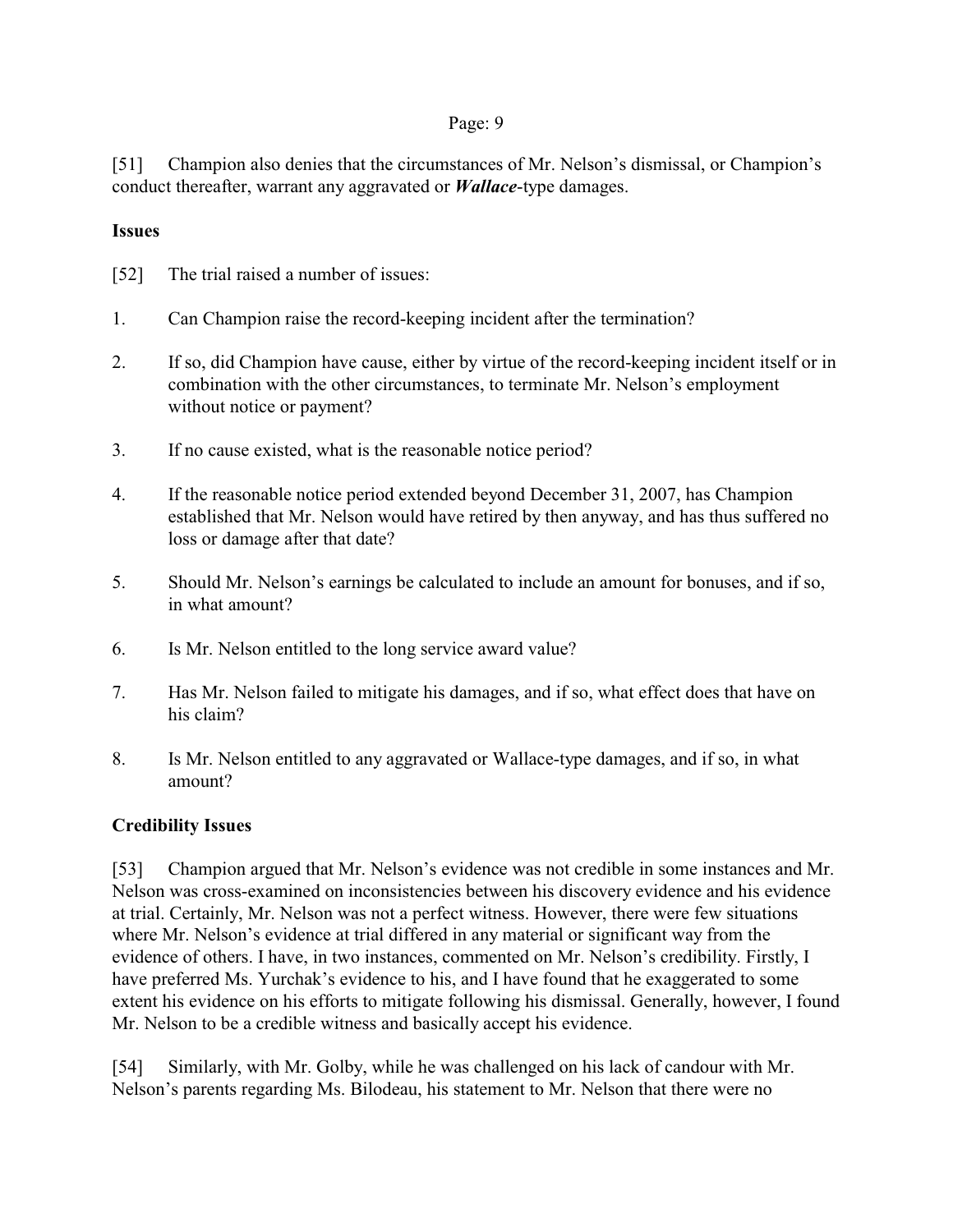positions available at Champion when Mr. Nelson was dismissed, and the sincerity of his belief that *Canada Labour Code* requirements satisfied Champion's obligations on termination, his evidence on the whole was credible and I basically accept his evidence.

[55] It will be obvious in this decision that little turns on the credibility of the witnesses who testified.

# **1. Can Champion raise the record-keeping incident after the termination?**

[56] There is no doubt that when Mr. Golby dismissed Mr. Nelson on June 25, 2007, he did not intend to dismiss him for cause. He wanted to terminate Mr. Nelson's employment, but also intended to pay him what the law required. He mistakenly thought that his obligations were satisfied by payment of the amount required to be paid by the appropriate statute - the *Canada Labour Code* - for Mr. Nelson's 24 plus years of service. Despite an earlier wrongful dismissal claim against Champion where the dismissed employee recovered significantly more than the statutory amount (*Henson v. Champion Feed Services Ltd.*, 2005 ABQB 215), Mr. Golby calculated the amount himself and paid that out to Mr. Nelson on the day he was dismissed.

[57] With respect to the ability to rely on after-acquired knowledge to uphold an employee's dismissal for cause, Champion cites *Carr v. Fama Holdings Ltd.*, 1989 CanLII240 (B.C.C.A.), *McIntyre v. Hopkin*, (1889), 16 O.A.R. 498 (Ont.C.A.), *Letendre v. Deines Micro-Film Services Ltd.*, 2001 ABQB 26, *Milsom v. Corporate Computers Inc.*, 2002 ABQB 877, *McKinley v. BC Tel*, 2001 SCC 38, and *Dowling v. Ontario (Workplace Safety and Insurance Board)*, 2004 CanLII 43692 (Ont. C.A.).

[58] In *McKinley*, the Supreme Court of Canada considered employee dishonesty in the context of dismissal for cause. The Court confirmed that employee dishonest could in appropriate circumstances give just cause for summary dismissal, but that an analytical framework was required to review the particular facts and circumstances of each case. Dishonesty "going to the core of the employment relationship" was held to "carry the potential" to warrant summary dismissal. See paras. 39, 40 and 57:

To summarize, this first line of case law establishes that the question whether dishonesty provides just cause for summary dismissal is a matter to be decided by the trier of fact, and to be addressed through an analysis of the particular circumstances surrounding the employee's behaviour. In this respect, courts have held that factors such as the nature and degree of the misconduct, and whether it violates the "essential conditions" of the employment contract or breaches an employer's faith in an employee, must be considered in drawing factual conclusions as to the existence of just cause.

But a second branch of jurisprudence sets out a separate analytical structure for this issue, and suggests that the only question for a trier of fact is whether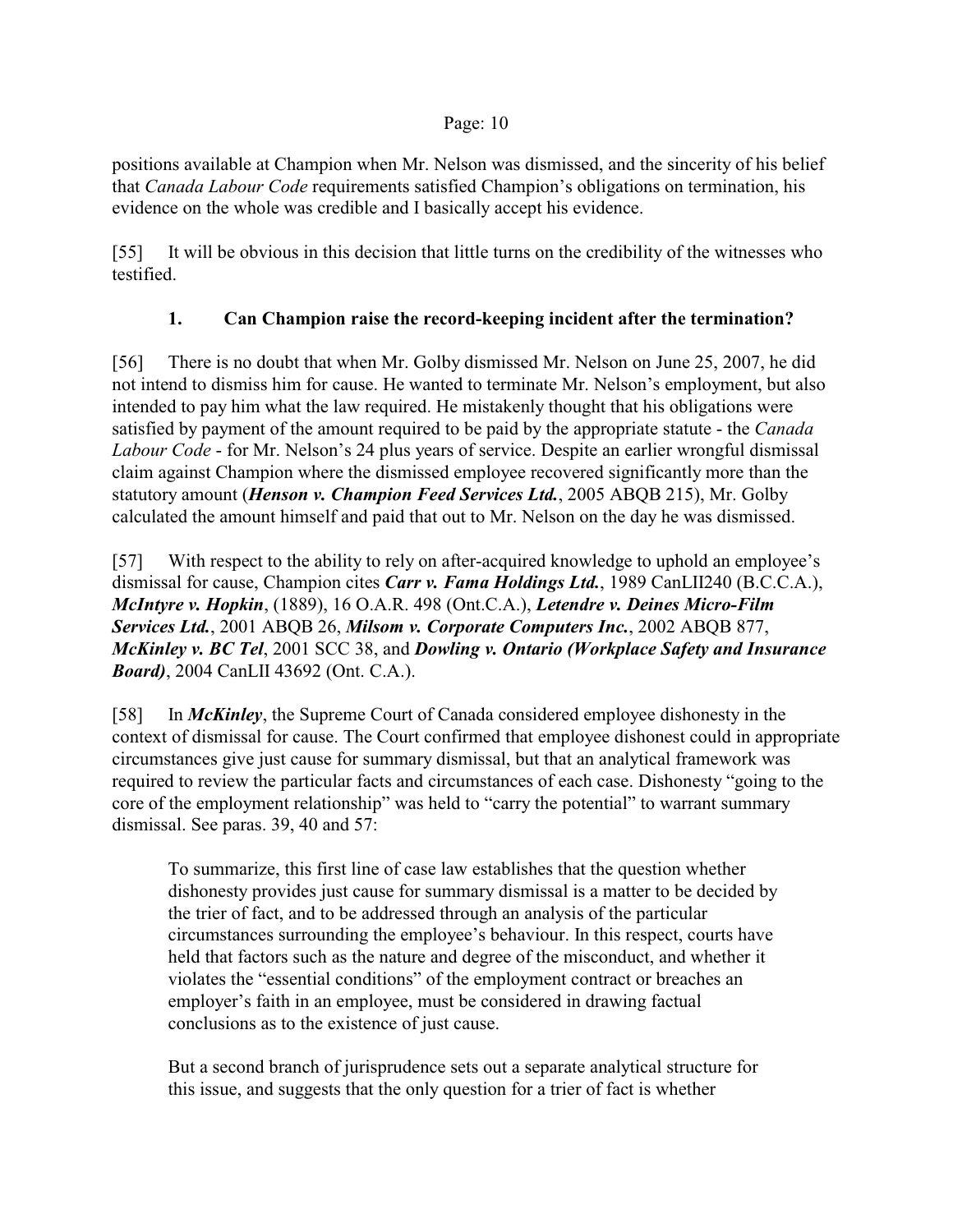employee dishonesty exists. Once this is established, the conclusion that must be reached as a matter of law is that the employer had the right to dismiss its employee. It is to this second line of authority that I now turn.

...

Based on the foregoing considerations, I favour an analytical framework that examines each case on its own particular facts and circumstances, and considers the nature and seriousness of the dishonesty in order to assess whether it is reconcilable with sustaining the employment relationship. Such an approach mitigates the possibility that an employee will be unduly punished by the strict application of an unequivocal rule that equates all forms of dishonest behaviour with just cause for dismissal. At the same time, it would properly emphasize that dishonesty going to the core of the employment relationship carries the potential to warrant dismissal for just cause.

[59] *Dowling v. Ontario* considered misconduct, and stated at para. 56:

...the question is whether all the misconduct, characterized in context, was sufficiently serious that it gave rise to a breakdown in the employment relationship.

[60] In *Carr v. Fama*, the Court allowed the employer to argue that the employee's performance was unsatisfactory, despite a termination letter that suggested the contrary. The British Columbia Court of Appeal cited with approval *McIntyre v. Hockin* at page 501:

...It is now settled law that if a good cause of dismissal really existed, it is immaterial that at the time of dismissal the master did not act or rely upon it, or even did not know of its existence, or that he acted upon some other cause in itself insufficient. The main question always is were there at the time of the dismissal facts sufficient in law to warrant it....

[61] In *Letendre v. Deines*, the Court found that *Letendre* had perpetrated a fraud on the employer, and had lied at trial. Moen J. considered the after-acquired knowledge, and stated at para. 35:

The fraud was discovered following Letendre's termination. It is clear that an employer may rely on subsequently ascertained cause to justify termination without notice. *Lake Ontario Portland Co. Ltd. v. Groner* (1961), 28 D.L.R. (2d) 589 (S.C.C.) at 599; *Agarand v. Farm Business Consultants Inc*., [2000] A.J. No. 421 (QB).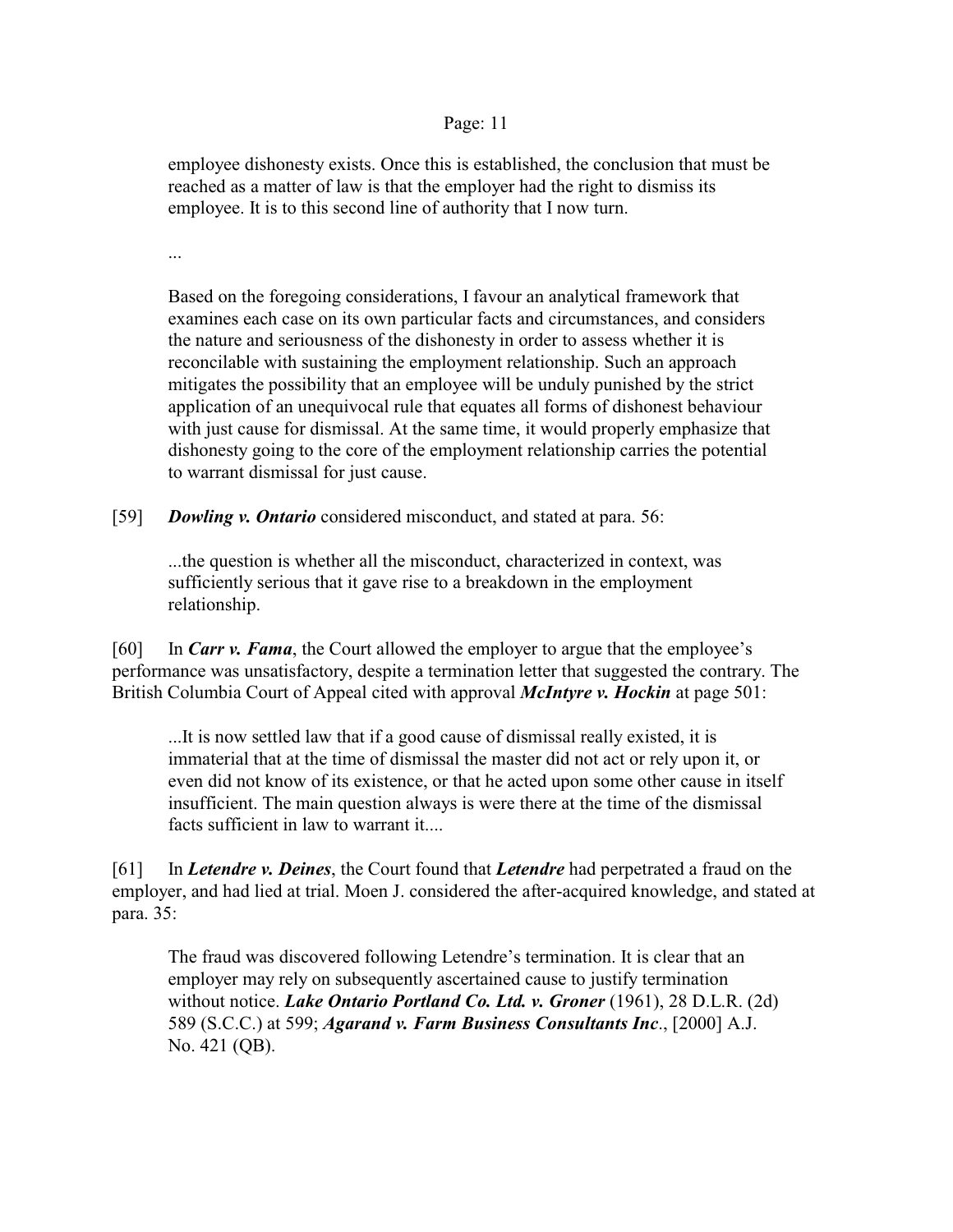[62] In *Milsom v. Corporate Computers*, Veit J. cited with approval the decision in *Carr v. Fama*.

[63] Mr. Nelson cited *Langan v. Kootenay Region Metis Assn.*, 2008 BCSC 1169, *Tracey v. Swansea Construction Co. Ltd.*, [1964] O.J. No. 878 (H.C.J.), *Olsen v. Ritchie Bros. Construction Ltd.*, [1994] A.J. No 701 (Q.B.), *Stone v. SDS Kerr Beavers Dental, A Division of Sybron Canada Ltd.*, [2006] O.J. No. 2532 (S.C.J.), and *Lloyd v. Imperial Parking Ltd.*, [1996] A.J. No. 1087 (Q.B.).

[64] *Langan v.Kootenay* contains a useful summary of the law as it relates to just cause and incidents of dishonesty. The court looked at the circumstances to determine if the incident caused a legitimate failure in the confidence and trust that must exist between the employer and the employee. That concept, however, is one that pertains to honesty and trustworthiness, and not performance-related issues.

[65] Crawford J. recognized that a dismissal can be justified by proof of subsequently ascertained facts on grounds differing from those alleged at the time of the dismissal (at para. 68) but also noted that in such cases, "the Court must assess whether there is a legitimate reason for the termination or whether what is being raised is simply an excuse by an employer who is seeking to escape its contractual obligations to the former employee".

[66] That is essentially the point in *Stone v. SDS*, where Aitken J. characterized the employer's use of reasons for dismissal other than those given at the time of dismissal as being "disingenuous" (at para. 104).

[67] *Tracey v. Swansea* and *Olsen v. Ritchie Bros.* relate to condonation of misconduct, which Mr. Nelson raises because of Mr. Smethurst's involvement in the January, 2007 meeting with the Food Inspection Agency inspector, and Mr. Smethurst's apparent knowledge (as one of Mr. Nelson's superiors) of the improper record-keeping and the additions to the records made at that time.

[68] *Lloyd v. Imperial Parking* turns on its facts. There, Sanderman J. acknowledged that after-acquired knowledge can in appropriate circumstances be relied on to support a just cause dismissal, but there found that the conduct in question was not intentional dishonesty.

[69] As a result of my review of these cases, I conclude that Champion can rely on after-acquired knowledge of misconduct to support an allegation that cause for dismissal existed at the time of the dismissal, whether or not the dismissal was for cause or convenience at the time. *Carr v. Fama*, suggests that allegations of cause can be made after termination, even where the employer knew of the misconduct at the time of dismissal but chose not to rely on it at the time.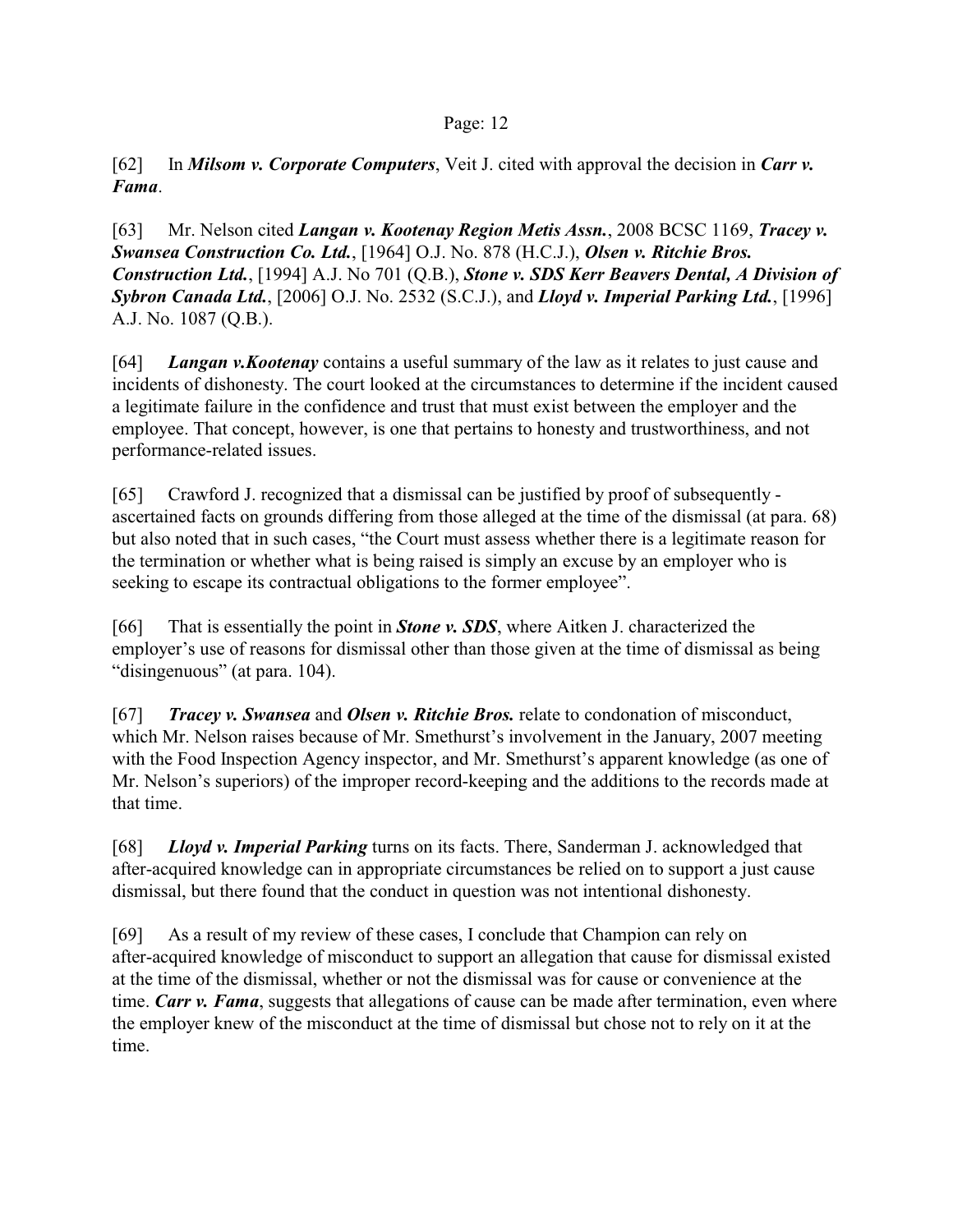[70] *Lloyd v. Imperial Parking* suggests that after-acquired knowledge may be used to resist a claim for constructive dismissal.

[71] Of course, the extent of the employer's knowledge at the time of dismissal and the circumstances surrounding the dismissal are all relevant to the credibility of the employer's subsequent allegation of just cause. In *Carr v. Fama*, it is undoubtedly relevant that the employer thought that it had a right to terminate Ms. Carr on minimal notice, and only raised cause when a more substantial claim was advanced.

[72] Here, Mr. Golby did not suggest that he thought he had cause to summarily dismiss Mr. Nelson on June 25. Indeed, his actions indicate the contrary. He thought he was obliged to give Mr. Nelson pay in lieu of notice. His mistake did not relate to cause, it related to the amount of pay in lieu of notice.

[73] That being said, it is not improper for Mr. Golby to raise issues of dissatisfaction and employee misconduct after the fact. Alberta law does not recognize "near cause" as a basis for reducing the notice period or required pay in lieu of notice, although "near cause" might be combined with after-acquired knowledge of misconduct to amount to a totality of just cause retroactive to the time of dismissal. Despite Mr. Renouf's argument to the contrary, I do not characterize Champion's rasing of the records issue post-termination as disingenuous.

# **2. Did Champion have cause, either by virtue of the record-keeping incident itself or in combination with the other circumstances, to terminate Mr. Nelson's employment without notice or payment?**

[74] The record-keeping incident does not suggest any dishonesty on Mr. Nelson's part. Mr. Golby initially suggested that altering the bulk receipt record in January 2007 amounted to dishonesty, by fabricating records. But the evidence was clear and uncontradicted that the January 2007 entry was directed to be done by an inspector from Food Inspection Agency. As suspicious as Mr. Golby might be as to the accuracy of the information recorded by Mr. Nelson, and the accuracy of the information provided to Mr. Nelson by Mr. Bunning, there was no evidence called on behalf of Champion to suggest that Mr. Nelson fabricated any entries, or did anything that might be characterized as dishonest.

[75] I have no doubt that Mr. Golby takes record-keeping very seriously, and accurate records are fundamental to satisfying the Food Inspection Agency requirements and preventing contaminants from getting into the animal food stream. But it cannot be said that Mr. Nelson's role in the incident, and the resulting fine, had anything to do with dishonesty on Mr. Nelson's part.

[76] At worst on the evidence before me, an employee working under Mr. Nelson failed to properly document the receipt of the meat and the soy flush that followed. There is no evidence that Mr. Nelson knew of this, or should have known about this on November 24, 2006 when the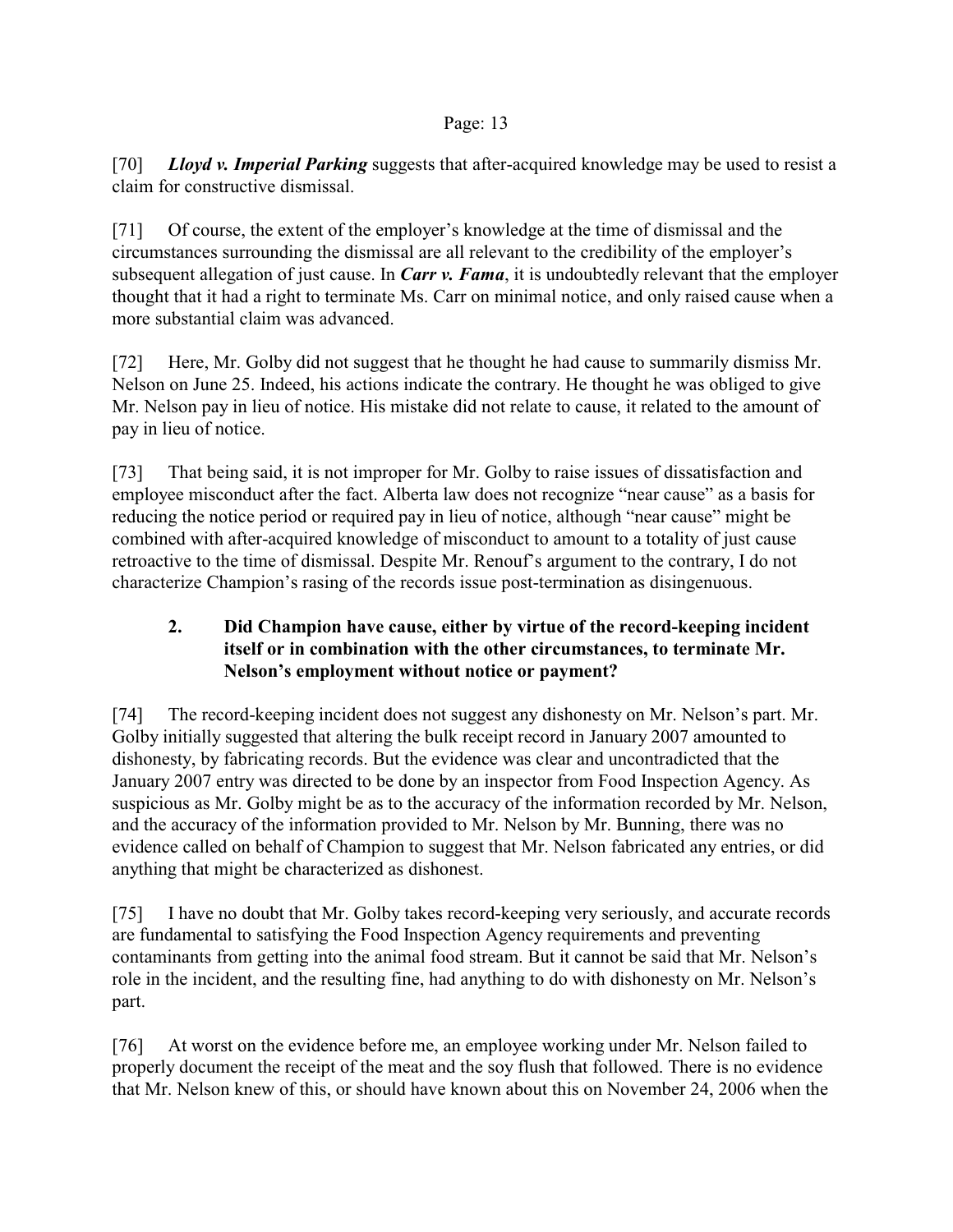meat was delivered. Mr. Nelson caught the problem with the records on November 27, when he was reviewing them for the purposes of signing off. So far, he was doing his job properly. His failing on November 27 was in not ensuring that the record was properly amended by adding accurate and complete details of the flush to the record. He might also be criticized for not taking disciplinary action against Mr. Bunning, who is the one that had failed to properly create the record in the first place.

[77] Having regard to the necessity for keeping accurate records, the reasons for the requirement and the consequences of not keeping accurate records, Mr. Nelson can indeed be faulted for not ensuring that the records were properly amended. He can perhaps also be faulted for not taking stronger disciplinary action against Mr. Bunning, but since he was satisfied that the flush had occurred, and no evidence was led concerning Mr. Bunning's work history or record, Mr. Nelson's approach to discipline may not have been inappropriate.

[78] But there was no evidence of dishonesty and no evidence of dishonest intent. I accept Mr. Nelson's evidence in that regard. The most that can be said is that Mr. Nelson did not do his job properly. I do not think an incident of poor performance can necessarily be characterized as misconduct, and in this situation, I do not find that Mr. Nelson's error in record keeping amounted to misconduct. It was a serious error, but without any wilfulness or bad intent.

[79] Even if the error, in a critical area such as source records, could be characterized as misconduct, one incident such as was described in the evidence is not sufficient to warrant summary dismissal. There was no evidence of any other record-keeping errors. Champion has had over 2 years since the date of dismissal to search its records for other errors. Indeed, I heard in the evidence that Champion had been commended at some stage for the quality of its record-keeping. Some credit for that must go to Mr. Nelson, as it appears that it was the employees who reported to him that were directly responsible for creating the records in the first instance.

[80] Some serious errors might result in summary dismissal, but that will depend on the circumstances and potentially the consequences. Here, the circumstances and consequences do not warrant summary dismissal. Mr. Golby's loss of faith in all of Mr. Nelson's record-keeping as a result of this one incident was, in my view, an exaggerated response disproportionate to the incident itself.

[81] No doubt that this incident could be considered in the context of other unrelated incidents of unsatisfactory performance. But Mr. Nelson had not been warned of potential consequences of errors or further unsatisfactory performance. He was unaware (legitimately) that his job was in jeopardy, because that had never been expressed to him by Mr. Golby. Had the record-keeping incident occurred following warnings arising out of earlier incidents or performance issues, the result might be different. But in the absence of warnings for a nearly 25 year employee who had received a performance-related bonus less than a year earlier and a raise for 2007, the combination of issues is clearly insufficient to warrant summary dismissal.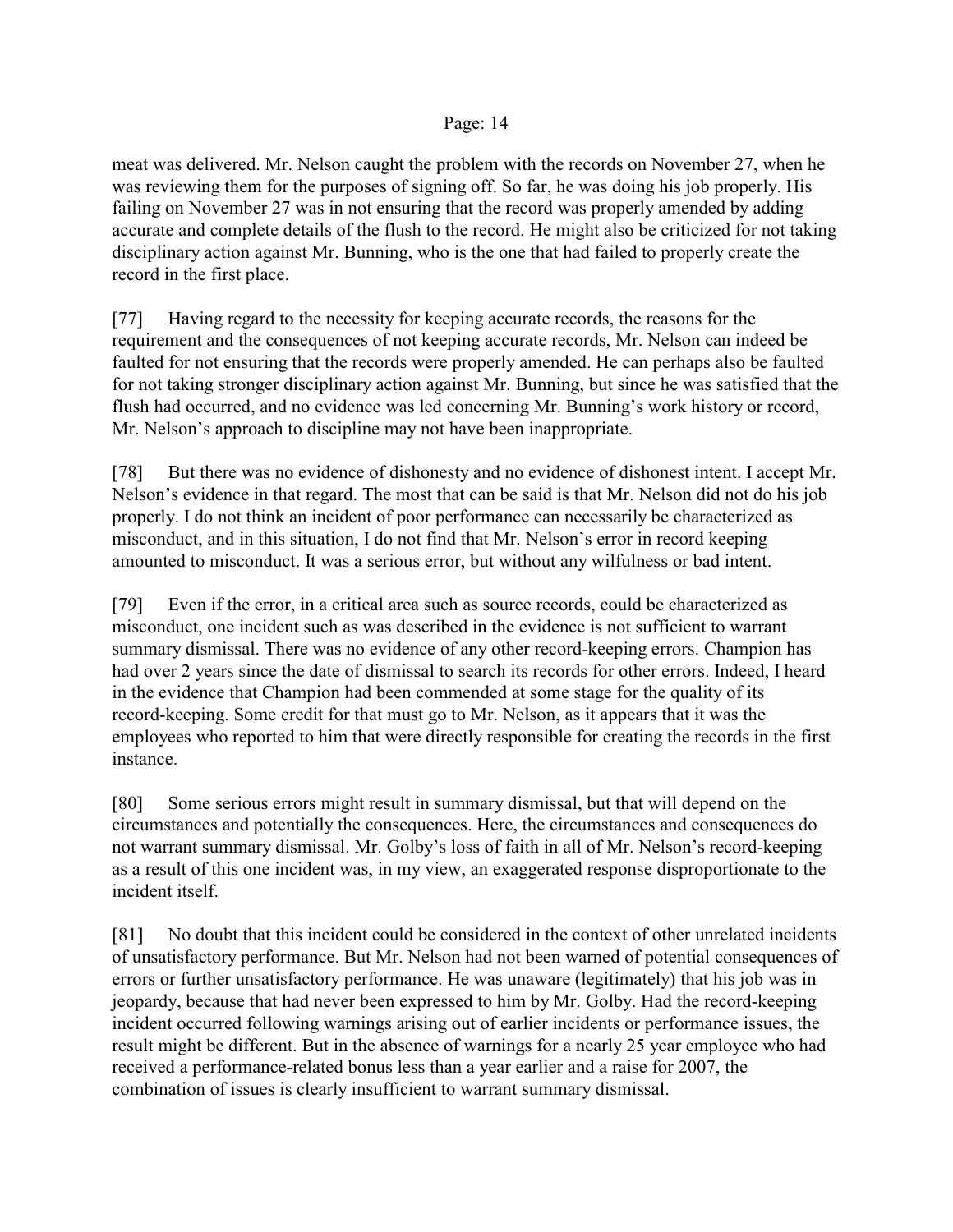[82] At best, some disciplinary action would be warranted. But not dismissal.

[83] Champion has failed to establish that grounds for summary dismissal existed as a result of the record-keeping incident itself or in combination with other performance-related issues.

[84] I thus need not deal with whether Champion's ability to rely on the record-keeping incident after Mr. Nelson's dismissal because it was apparently known by Mr. Smethurst, one of Mr. Nelson's superiors. Mr. Nelson's evidence, which I accept, was that Mr. Smethurst was present when the record-keeping deficiencies were discussed with the Agency inspector in July, 2007. That is confirmed to some extent in the correspondence sent to Champion in July, 2007 with the notice of fine. However, the person responsible for hiring and firing was Mr. Golby. He made the personnel decisions, not Mr. Smethurst. I do not think it can be said that Champion condoned Mr. Nelson's errors because nothing was done about them when Mr. Smethurst learned of them. It is Mr. Golby's knowledge that is relevant, and he did not become aware of the incident until July 13, 2007. He was entitled to consider the incident and act on it when he got notice of it, regardless of whether another employee (not in the hiring and firing process) had such knowledge.

[85] I also need not deal with Champion's submissions that there should be an adverse interest drawn against Mr. Nelson for failing to call witnesses relating to the record-keeping incident. I was referred to *Howard v. Sandau*, 2008 ABQB 34, which is a useful analysis of that area of the law. But I need not embark on any analysis myself. Champion seemed to be of the view that Mr. Nelson was required to prove the accuracy of the records; the opposite is true. If Champion wanted to establish cause for dismissal, it had to prove that the records were false. They have not done so. Mr. Nelson was not required to call Mr. Benning or any other former colleague himself.

# **3. If no cause existed, what is the reasonable notice period?**

[86] No two cases are identical. And there is no set formula that is to be applied. *Bardol v. Globe and Mail Ltd.*, (1960), 24 D.L.R. (2d) 140 (Ont. H.C.) At p. 145 (confirmed in *Wallace v. United Grain Growers Ltd.*, [1997] 3 S.C.R. 701) gives instruction as to the calculation of the appropriate notice period. It requires an analysis of a number of factors in the context of determining how long it is likely to take this employee to find suitable alternate employment. The analysis is performed prospectively, at the time of the dismissal, rather than retrospectively at the time of trial. The length of time it actually takes the dismissed employee to find suitable alternate employment may be a relevant consideration, but is not determinative.

# [87] The *Bardol* factors are:

1. The nature of the employment - the more senior the position, the longer it is likely to take to find a replacement position. There are fewer senior management jobs around.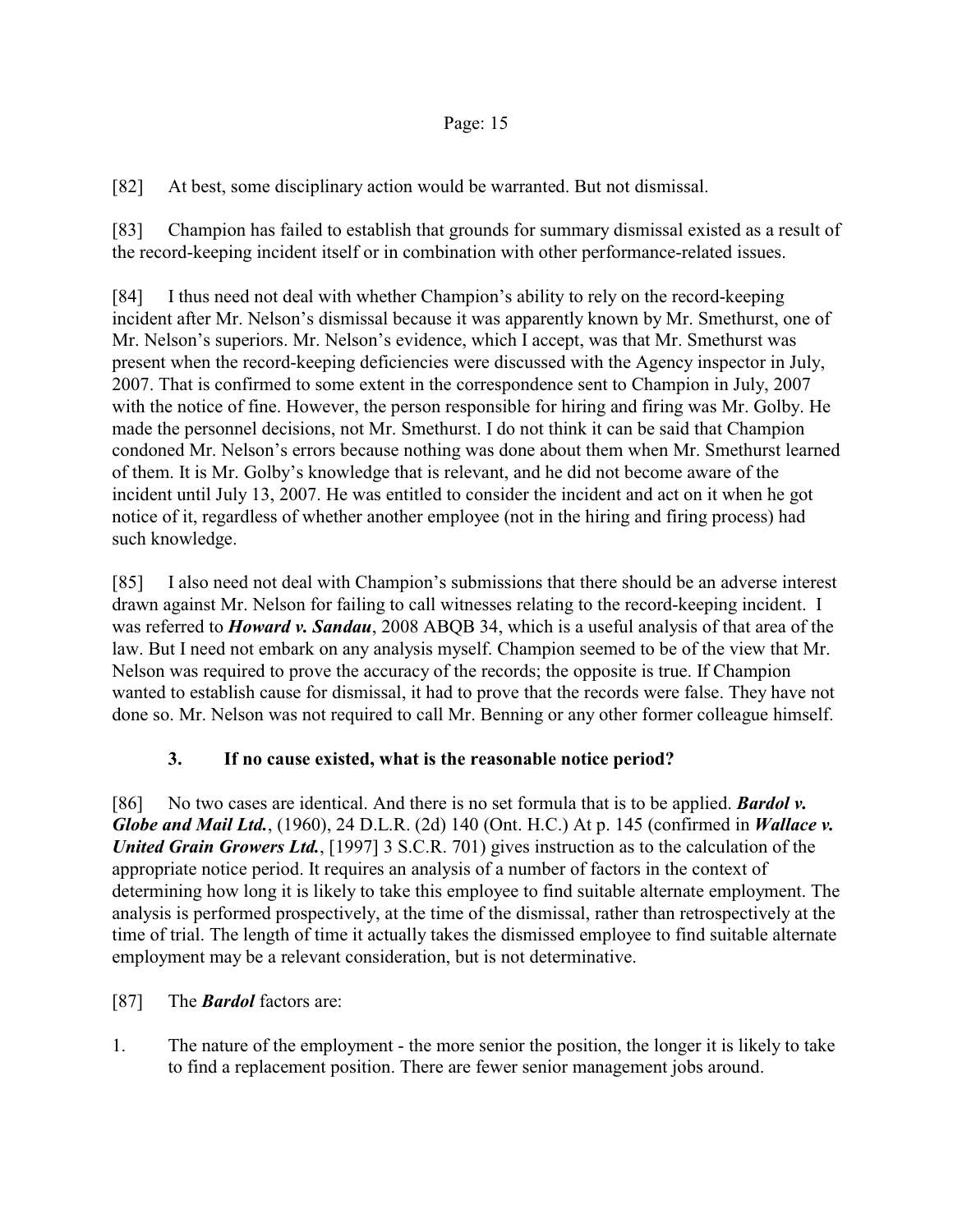- 2. The length of service the longer an employee has worked for one employer, the more difficult it may be to find an alternate job. Either because the employee has narrowed his or her skills by working for one employer for a long time, or the employee has been paid more than the job is worth because of long service.
- 3. The age of the employee the older the employee is, the less likely he or she is to find a suitable position, or the longer it is likely to take. Older employees are sometimes perceived as less worthwhile to invest in.
- 4. The availability of suitable similar employment having regard to the employee's experience, training and qualifications together with surrounding economic circumstances - what is the realistic prospect of this employee getting a similar replacement job? What is the job market like? In good economic times, jobs may be plentiful and the employee may have little difficulty finding a good replacement job; in poorer times, there may be few jobs around.

[88] As to the nature of his employment, Mr. Nelson was in a lower level management position, with no powers of hiring or firing. He did have a number of people working under him and reporting to him, and he was certainly within Champion's management team in Westlock. His job skills appeared from the evidence to be portable. He supervised production workers and made sure a manufacturing facility was operational. He had hands on experience and qualifications with respect to boilers in smaller facilities. There was nothing about Mr. Nelson's experience, qualifications or the nature of the position to suggest that Mr. Nelson might have a difficult time finding another suitable job. His salary did not appear to be so high as to rule out a number of other positions that might be suitable for him.

[89] His length of service is a factor that cuts both ways. It demonstrates loyalty and shows a history of reasonably satisfactory work (despite the termination). Long term employees might be more attractive to a new employer, especially a competitor of the old employer. While it generally suggests a longer notice period than for employees with less years of service, this is a factor that ties in with the likelihood of finding similar employment. Notice or pay in lieu of notice is not intended to be a reward for long service; rather it is a measure of damages for breach of the contractual obligation to give reasonable notice. Damages flow from the assessment at to the likelihood and timeliness of the employee finding alternate employment, not as a function of the length of service. There is nothing in Mr. Nelson's length of service with Champion that I would characterize as a negative factor in him finding alternate employment.

[90] Here, although he had nearly 25 years of service, Mr. Nelson was only 45 years old at the time of his dismissal. He had not reached an age where this was likely to be a significant factor in his ability to find a new job.

[91] With respect to the availability of suitable replacement employment, the evidence at trial was scant. Mr. Nelson made few inquiries as to new employment, and made little effort to test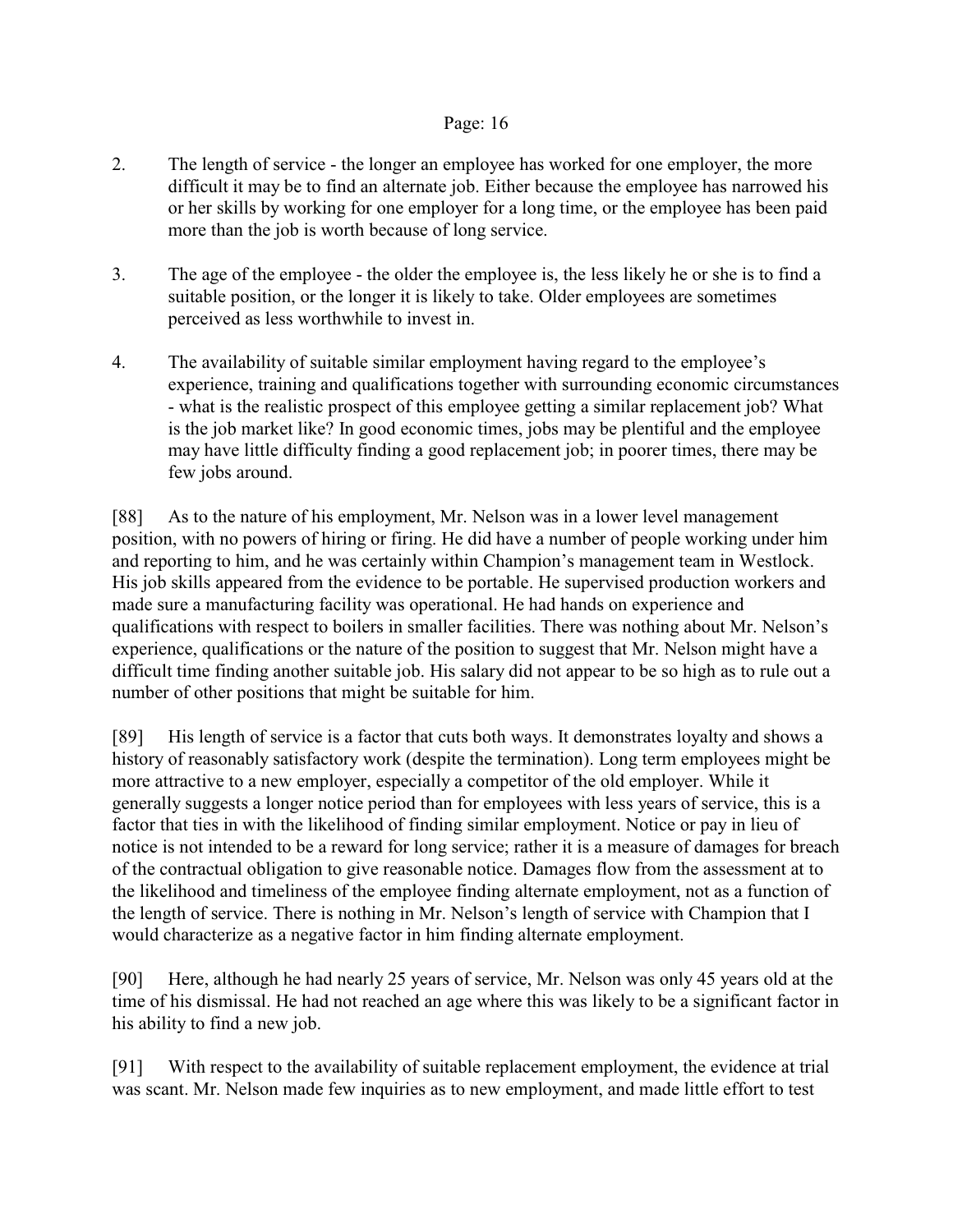the marketplace. He was concerned that the letter to Champion's suppliers announcing his termination may have adversely affected his chance of finding another job, especially with the recipients of the letter. But there was no evidence as to the availability of work in Westlock or area. There was a suggestion that there might have been an opportunity for Mr. Nelson at the Champion pet food plant in Morinville, but that was speculative.

[92] Mr. Nelson made a fairly quick decision that rather than look for other employment, he would start up his own renovation business. He was dismissed on June 25 and testified that he had essentially taken a couple of weeks off and then decided to start his own business. His new renovation business was apparently operating by August 1, so he was out of work for only a little more than a month. There was little in the evidence for me to deal with in connection with the fourth *Bardol* factor.

[93] A number of cases were submitted by counsel:

*Bagby v. Gustavson International Drilling Co. Ltd.*, [1980] A.J. No. 743; *Birch v. Grinnell Fire Protection a division of Tyco International of Canada*, [1998] B.C.J. No. 1602; *Burry v. Unitel Communications Inc.*, [1997] B.C.J. No. 2790; *Carlson v. Ideal Cement Co.*,[1986] B.C.J. No. 2575; *Carlson v. Ideal Cement Co.*, [1987] B.C.J. No. 1827; *Ferguson v. Kodak Canada Inc.*, [1992] B.C.J. No. 2545; *Girling v. Crown Cork & Seal Canada Inc.*,[1994] B.C.J. No. 164; *Girling v. Crown Cork & Seal Canada Inc.*, [1995] B.C.J. No. 1873; *Herman v. Manalta Coal Ltd. and Loram Co. Ltd.*, [1978] A.J. No. 863; *Johnston v. Algoma Steel Corp.*, [1989] O.J. No. 124; *Millha, v. B.C. Transit*, [1995] B.C.J. No. 1161;*Walsh v. UPM-Kymmene Miramichi Inc.*, 2003 NBCA 32; *Waterman v. Frisby Tire Co. (1974) Ltd.*, [1995] O.J. No. 1877; and *Webster v. British Columbia (Hydro and Power Authority)*, [1992] B.C.J. No. 911, aff'd [1994] S.C.J. No. 92.

[94] The cases cited show a range of 15 to 24 months, for management - type employees wiht lengthy service. The majority of the cases were ones where 18 months was found to be the appropriate notice period. All of these cases involved lengthy service, although Mr. Nelson appears to be younger by at least 10 years than the most of the plaintiffs in those cases. I do not intend to distinguish each of the cases individually. They support general proposition that there is a practical ceiling of 24 months notice or pay in lieu of notice in Alberta. It takes exceptional circumstances to go beyond that level. No such circumstances are present here, and Mr. Nelson does not argue that he is entitled to more than 24 months notice.

[95] While employment standards legislation in Alberta tops out at 8 weeks for employees with 10 years or more service, legislated periods are statutory entitlements that are not particularly relevant to common law notice requirements in that they set a floor, but by no means a ceiling.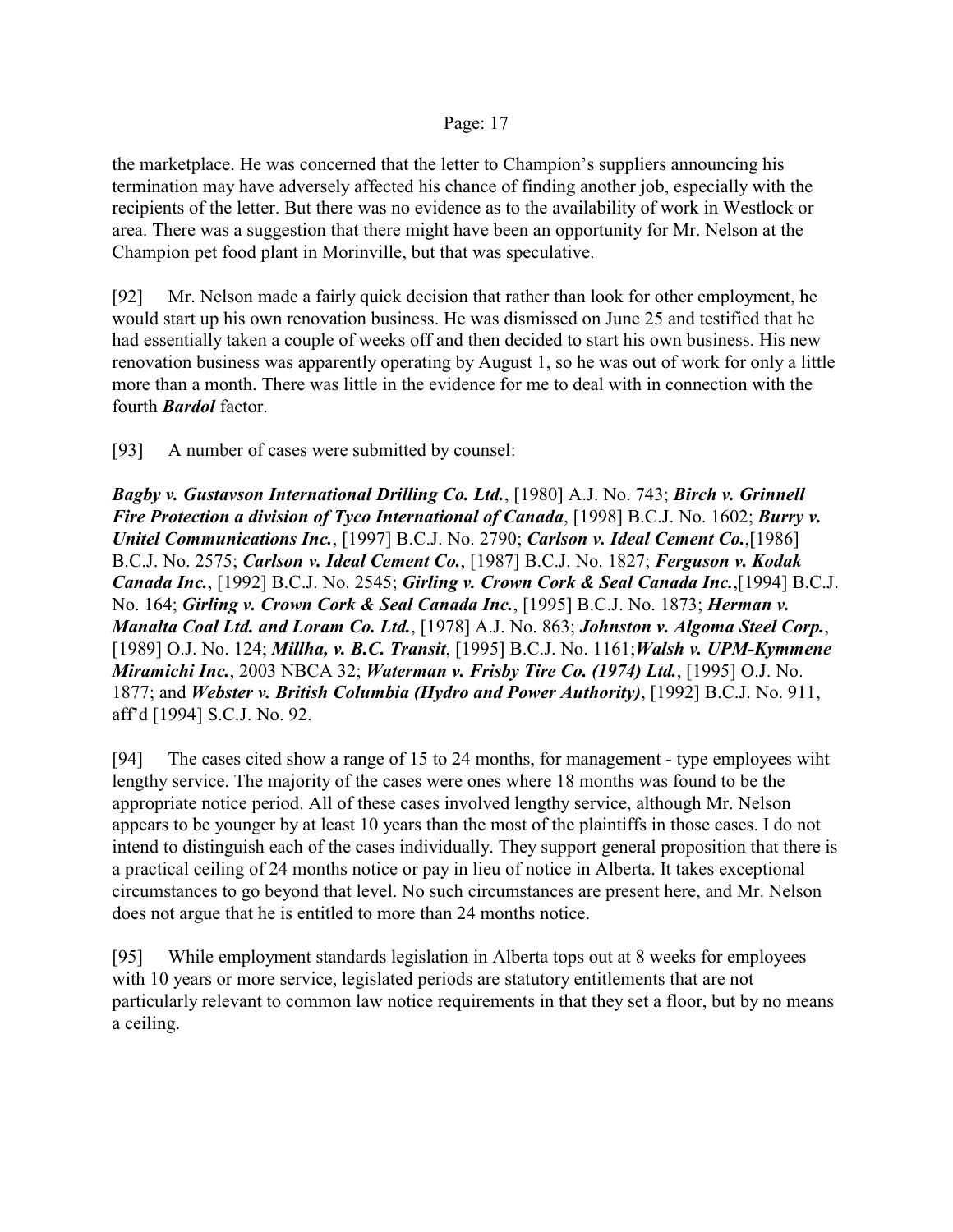[96] There is also no particular force to a "month per year of service" rule of thumb, although it can be useful in some cases as a measuring stick for checking purposes. Because of the practical ceiling, that rule of thumb becomes less helpful as the length of service increases.

[97] The cases at the lower end of the range suggested are situations where the length of service is not particularly long, or the terminated employee is not particularly old, or where the nature of the employment was not particularly specialized (such as high management, or job-specifically skilled), or where the circumstances were such that finding suitable alternate employment was not expected to be difficult.

[98] Some element of guess-work is required when the notice period is being set in advance (i.e. before the employee has a new job, or if the employee has not found a suitable job by the time of trial) and the trial date is still within the "range" of possible notice periods. The latter is a rare occurrence in Alberta.

[99] More often than not, the employee has found a job by the time of trial, and the parties are arguing as to whether the date of the new job is or is not determinative of the appropriate notice period.

[100] Here, Mr. Nelson created a new job for himself, well within any notice period that might be found reasonable. But that does not answer the issue, because damages are based on the difference between what would have been earned from the old employment over the notice period and what was actually earned or deemed to be earned over the notice period.

[101] Mr. Nelson had lengthy service. He was in a management position, but the evidence suggests that the skills he had were somewhat portable and his management position was not so high that there would be few jobs around at that level. His age would not appear to be a significant factor as he was about 45 at the time of his dismissal. There is no significant evidence as to what the job market was within the Westlock area or for that matter other areas if relocation was necessary.

[102] I can and do take judicial notice of the fact that the period from July, 2007 until the sub-prime mortgage crisis in the US, the fallout of that in Canada, and the huge drop in oil and commodity prices in the summer and fall of 2008, the economy in Alberta generally was buoyant and the unemployment rate was low.

[103] There was no evidence before me that there were plenty of jobs available to someone with Mr. Nelson's qualifications and skills at any period; conversely there was no evidence that such jobs were scarce. Nevertheless, when someone's employment is terminated in buoyant economic times, one would expect that the finding of suitable replacement employment would not be too difficult, barring negative factors such as advancing years or highly specialized skills.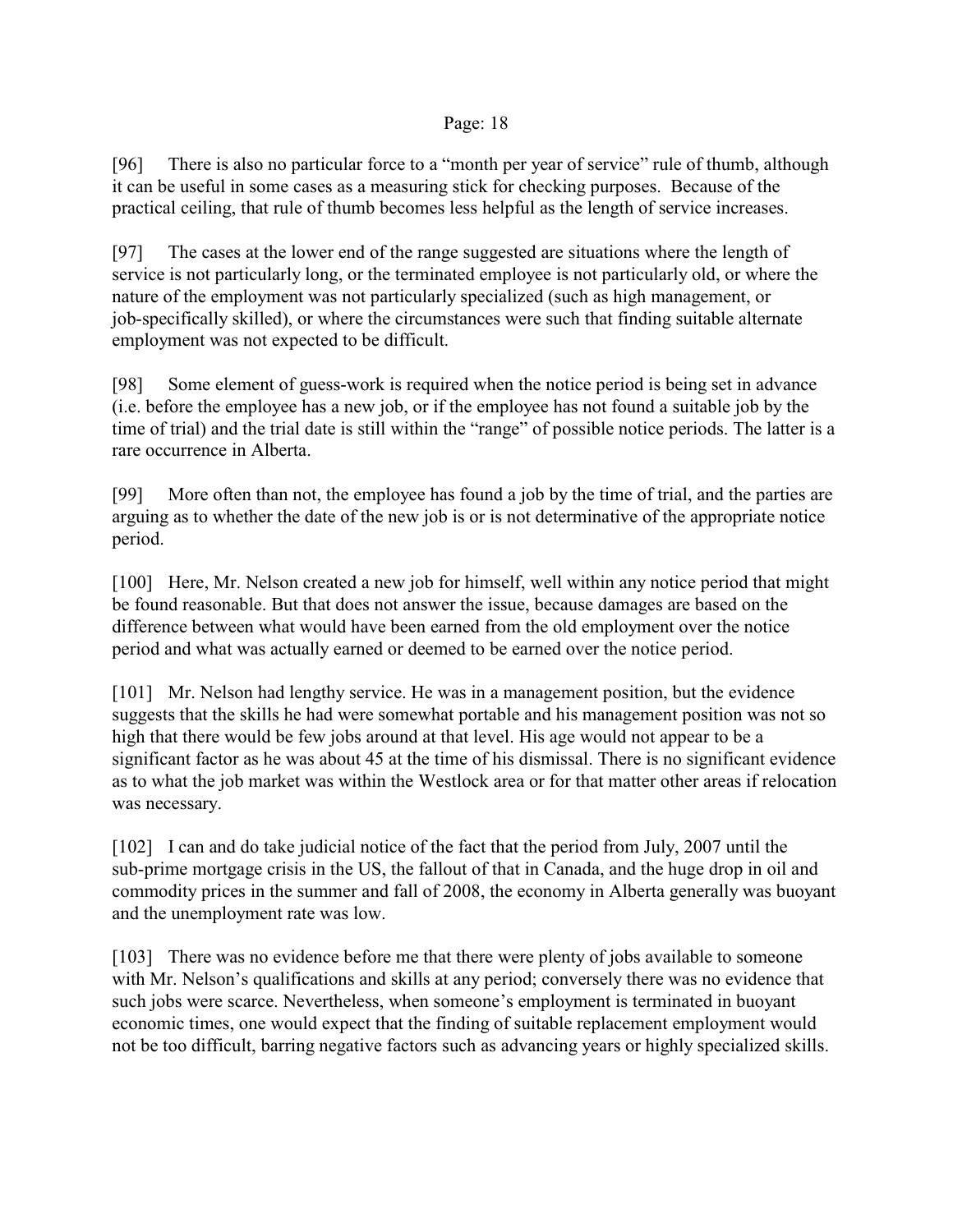[104] Because of all of these factors, I conclude that the reasonable notice period here should be set at 15 months. I am satisfied that with diligence, Mr. Nelson would likely have been able to find replacement employment within that period of time, if not sooner. This would take the notice period to the end of September, 2008.

# **4. If the reasonable notice period extended beyond December 31, 2007, has Champion established that Mr. Nelson would have retired by then anyway, and has thus suffered no loss or damage after that date?**

[105] Mr. Nelson testified that he did not plan to retire after his 25th anniversary, in December, 2007. He denied that he told his co-worker Tamara Yurchak of these plans. He denied that markings on his wall calendar for 2007 were related to counting off the weeks he had left to work with Champion.

[106] Ms.Yurchak testified that Mr. Nelson asked her about the timing of the Christmas party, and told her that he planned to retire by the end of 2007 and start his own renovation business.

[107] I accept Ms. Yurchak's evidence in that regard. Her evidence was clear, she had no personal interest in the issue, and she was not shaken in cross-examination. That by extension means that I reject Mr. Nelson's testimony that he had no such discussion with Ms. Yurchak. I do not go so far as to say that he was attempting to mislead the Court; he may have been mistaken or forgot about the conversation. He may at the time have been expressing some restlessness.

[108] That being said, there is a difference between having a conversation with a co-worker about retirement plans and putting those plans into effect. Mr. Nelson expressed no discontent about working at Champion. By his evidence, he was doing a good job, and any dissatisfactions expressed to him by Mr. Golby were treated as "fine tuning". He did not think that his job was in jeopardy.

[109] Nevertheless, there was evidence of a strained relationship with his sister, who was his superior at the company. I accept that Mr. Nelson was considering retirement or changing careers, but that he had not yet acted on those plans.

[110] The evidence about the refinancing of Mr. Nelson's home is interesting in this regard. While Mr. Nelson argues that the timing of his dismissal was inappropriate because of Champion's knowledge that he was refinancing his home, the documents in evidence satisfy me that Mr. Nelson elected to proceed after his termination, and despite his termination. The refinancing is not an aggravating feature to the termination itself. The availability of the proceeds of refinancing turned out to be a benefit, as Mr. Nelson was able to divert some of the funds from home renovations into his new renovation business.

[111] The case submitted by Mr. Massing: *Magnan v. Brandt Tractor Ltd.*, 2007 ABQB 437, (appeal allowed, 2008 ABCA 345), along with the Plaintiff's cases: *Tolman v. Gearmatic Co.*,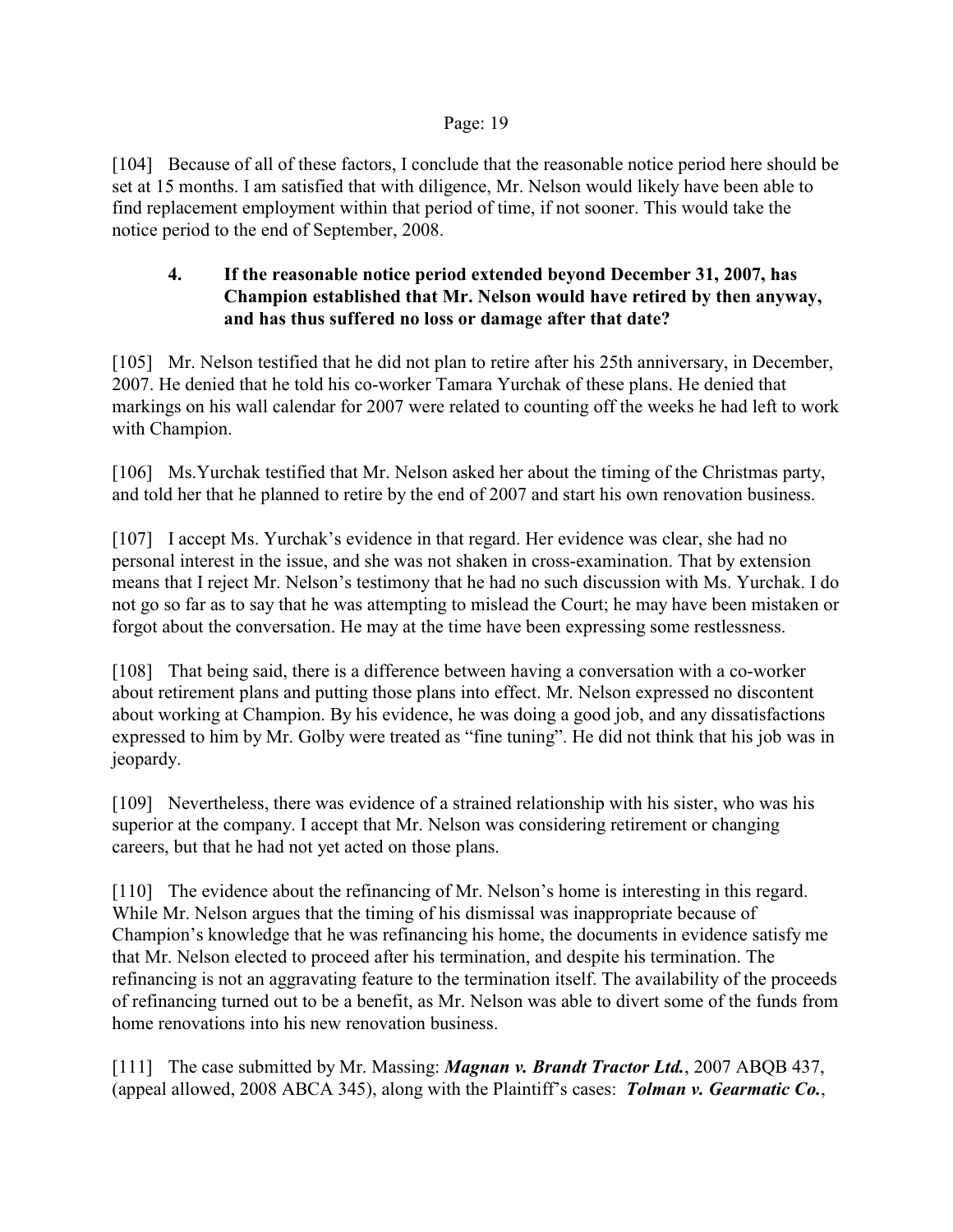[1986] B.C.J. No. 481 (C.A.), *Hewitt v. Craig Brothers Ltd.*, 2005 SKQB 392 and *Randall v. Wayne Pitman Ford Sales Ltd.*, [1992] O.J. No. 184 ((C.J. Gen. Div.), establish that an intention to retire is important to the question of damages (*Magnan* at para. 24).

[112] I have also considered *Johnston v. Algoma Steel Corp.*, [1989] O.J. No. 124 (Ont. S.C.); *Leonetti v. Hussmann Canada Inc.*, [1998] O.J. No. 1911 (Ont. C.A.); *Tolman v. Gearmatic Co.*, [1986] B.C.J. No. 481 (B.C.C.A); *McLaren v. Pacific Coast Savings Union*, 2001 BCCA 388; *Hewitt v. Craig Brothers Ltd.*, 2005 SKQB 392; and *Robinson v. Team Cooperheat-MQS Canada Inc.*, 2008 ABQB 409.

[113] In *Magnan*, Sirrs J. found at trial that Mr. Magnan would have retired on March 31, 2005 and limited his damages for wrongful dismissal (based on constructive dismissal) to that date. The issue in that case related to Brandt Tractor believing that Mr. Magnan was going to retire on his  $65<sup>th</sup>$  birthday and announcing that his replacement had been hired as of that future date. Mr. Magnan advised that he did not intend to retire or resign, and subsequently treated the circumstances as being constructive dismissal.

[114] The Court of Appeal allowed Mr. Magan's appeal and extended Mr. Magnan's damages by an additional 7 months, although there decision was based on the fact that the retirement issue had not been pled.

[115] The cases cited by Mr. Nelson are, in my view, closer to the situation here. In each of those cases, retirement plans had been expressed, but not committed to. Randall *Tollman* and *Hewitt* all discuss estoppel, and all of those cases emphasize the need to look at whether the employee has acted on the intention to retire.

[116] The other cases referred to are to similar effect.

[117] Here, there is no issue of estoppel. Mr. Gobly did not know about Mr. Nelson's "plans" until after Mr. Nelson had been dismissed, so could not have relied on the plans.

[118] This is not a situation where Mr. Nelson had announced his retirement in any formal way, or taken any steps to commit to retirement. He was not approaching customary retirement age. If he was thinking of retirement, or other options outside of Champion, he was not bound by those, and essentially was keeping all options open.

[119] Even if he planned to retire at the end of December 2007, he was under no obligation to do so, and until he actually announced his retirement or resignation and Champion acted on that in some way to their detriment, he could always change his mind.

[120] In these circumstances, Champion is not in a position to hold Mr. Nelson to these uncertain retirement plans and use the end of 2007 as a cut-off for any notice period or compensation period.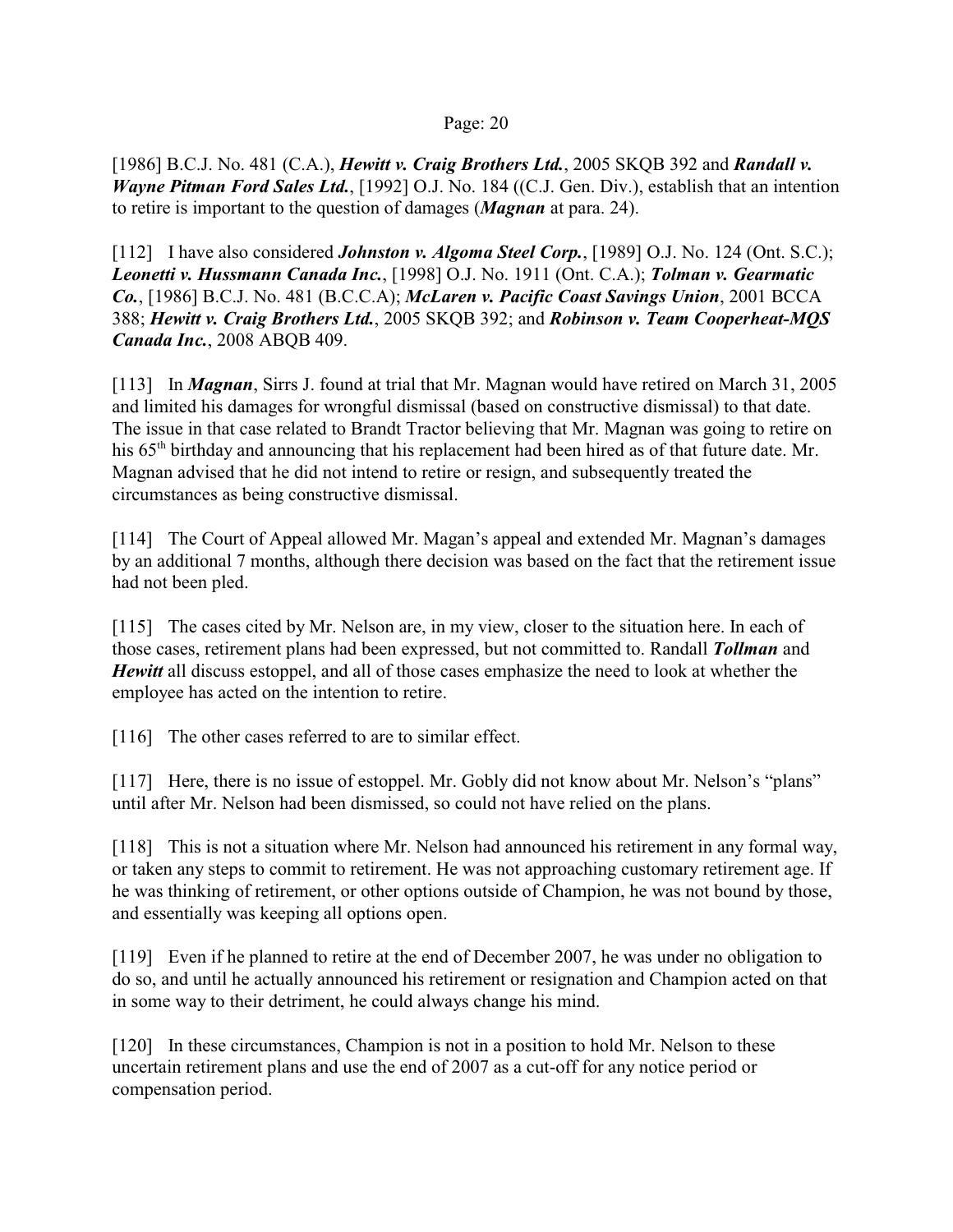# **5. Should Mr. Nelson's earnings be calculated to include an amount for bonuses, and if so, in what amount?**

[121] Whether or not bonuses are to be included in the compensation package for damages purposes is dealt with in *Lippa v. Can-Cell Industries Inc.*, 2009 ABQB 684 and *Herman v. Manalta Coal Ltd. and Loram Co. Ltd.*, [1978] A.J. No. 863 (C.A.).

[122] In *Lippa*, Verville J. summarized the principles relating to bonuses, quoting from *Leduc v. Canadian Erectors Ltd.*, (1996), C.C.E.L. (2d) 216 (Ont. Gen. Div.) At para. 96:

(a) The starting point is always to attempt to determine if there is any evidence of the intention of the parties regarding the entitlement to, and the quantification of, the bonus.

...

(f) If, in the case of quasi or non-formula bonuses, they are routinely awarded in a certain amount or in a certain range, they should be included in the assessment of damages, just like any other fringe benefit.

(g) In the case of quasi or non-formula bonuses, which, due to their very nature, require an element of discretion, that discretion must be exercised reasonably and, wherever possible, on the basis of objective criteria.

(h) A bonus scheme that, historically, has become an integral part of an employee's wage or salary structure is a benefit that has a value and should form part of the calculation of the employee's damages.

(i) If the historical conduct of the parties gives rise to a reasonable expectation of a bonus, then the bonus is a benefit that has a value and should form part of the calculation of the employee's damages.

(j) A distinction must be made between the entitlement to a bonus and the quantification of the bonus. If the former is established the court will grapple with the latter.

[123] To the above list I would add that, with respect to quasi and non-formula bonuses, there may be instances where it would be appropriate, in quantifying the bonus, to allow for positive and negative contingencies.

[124] *Herman v. Manalta* emphasizes the importance of looking to the history of bonuses.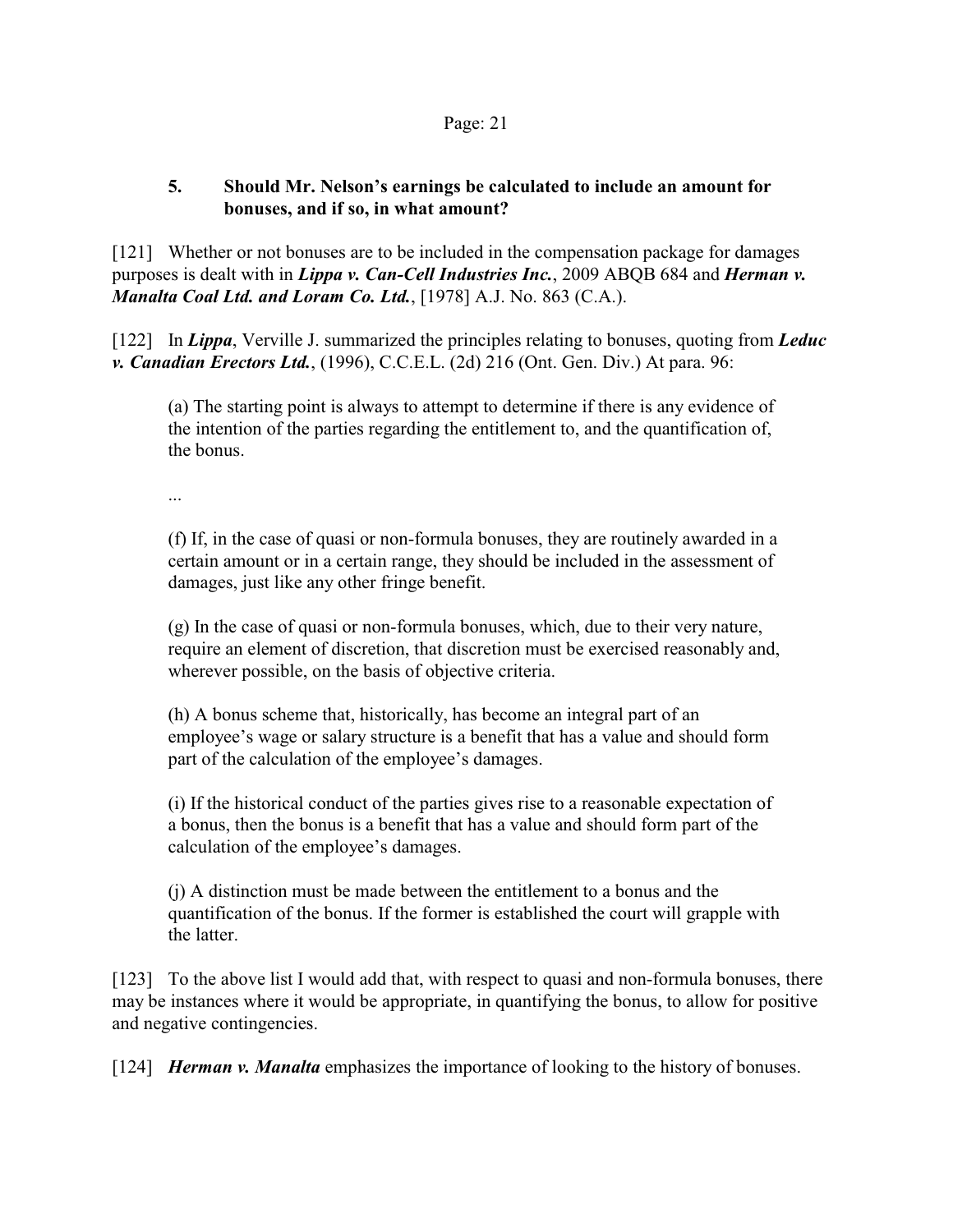[125] Despite the fact that the bonuses were discretionary in Mr. Golby's hands, the evidence shows that for all of the years for which I was provided with information, bonuses were paid. Even where Mr. Nelson's review by Mr. Golby might objectively be viewed as less than satisfactory, a bonus was still given to Mr. Nelson. From the pattern of conduct, Mr. Nelson had every reason to expect a bonus in 2007, and for so long as the pattern of bonuses continued. The bonuses had become part of the ususal compensation package.

[126] As to the amount, the fairest way is to use the average of all of the years for which information has been provided. Mr. Renouf suggests that the lowest year be deleted from the averaging, as that was an unusual year where profits were down. Were I to delete the lowest year, I would also delete the highest year for the same reason as that might reflect a year where the profits were unusually high. As a result, the bonus component of the compensation package should be calculated using the average of the years 2002 to 2006, namely \$6,490.00.

# **6. Is Mr. Nelson entitled to the long service award value?**

[127] There is no significant issue about this. The evidence was clear that long service employees were historically given a \$5,000.00 jewelry certificate from a local jeweller. The notice period would have extended well past Mr. Nelson's 25th anniversary with Champion, such that he could reasonably have expected to receive the award or its value. The amount of \$5,000.00 should be added to the compensation package that Mr. Nelson would have received over the notice period.

# **7. Has Mr. Nelson failed to mitigate his damages, and if so, what effect does that have on his claim?**

[128] It is clear from *Michaels v. Red Deer College*, [1976] 2 S.C.R. 324 that the onus is on the defendant in a wrongful dismissal action (as in any other action, to establish that the plaintiff has failed to mitigate his or her or its damages. The plaintiff is not under any primary onus to prove that proper mitigation efforts were undertaken. Further, from *Michaels*, it is clear that the even if the defendant proves that the plaintiff did little or nothing to mitigate, it is up to the defendant to prove the financial consequences of the plaintiff's failure. In other words, the onus is on the defendant to show that with reasonable efforts to mitigate, the plaintiff would have been able to earn a certain amount of money. A plaintiff who sits at home and does nothing to find alternate employment is not automatically disentitled to compensation.

[129] The Defendant argued that Mr. Nelson's attempts to mitigate his damages were inadequate, in that he spent only a short time following his dismissal considering other employment within Westlock, and that he never looked at potential employment with Champion Pet Foods in Morinville. But no specifics were put in evidence of any actual job opportunity that might have been suitable for Mr. Nelson during the period immediately following the termination, or for that matter, during the entire notice period.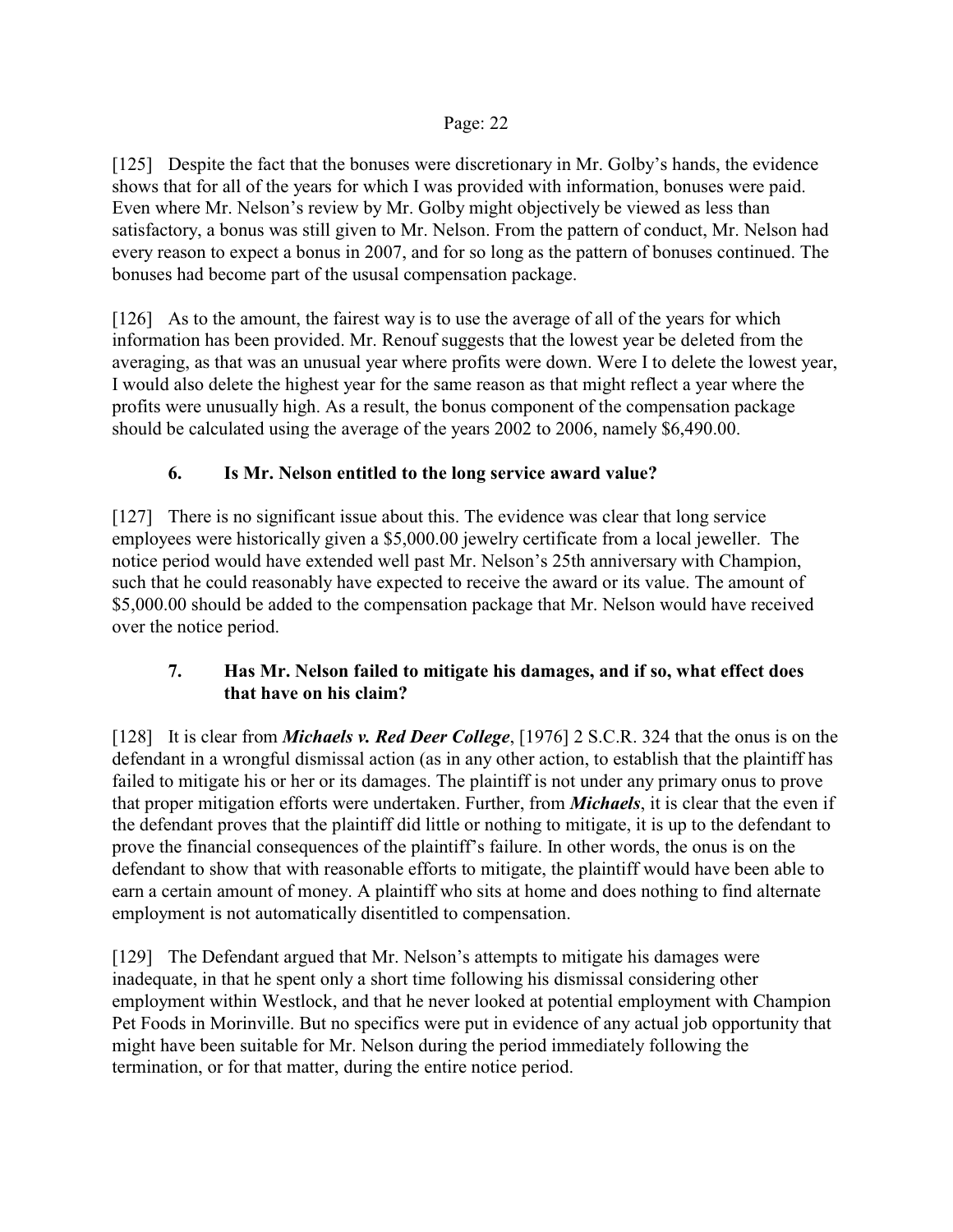[130] Mr. Nelson's evidence was that he made a few inquiries with car and implement dealers, concluded that there was not anything available for him, and quickly decided to start his own renovation business. That is consistent with his discussion with Ms. Yurchak as to his retirement plans. I infer from the evidence that Mr. Nelson's long term plans were to start his own renovation company. Those plans were accelerated by his termination. Faced with looking for another job, and perhaps having to relocate or face longer drives to and from work, he took the opportunity to start the business he had hoped to start some day.

[131] In the absence of evidence from the Defendant as to other employment available to Mr. Nelson at the time, I do not think it was unreasonable for Mr. Nelson to start his own business. Indeed, the results from that business show that he was successful in the first year of operations in earning more than his basic salary from Champion.

[132] It would be pure speculation on my part to find that Mr. Nelson could have found a more remunerative job shortly after his dismissal. He might be criticized mildly for taking the rest of June and July "off" before starting up his own business, but in the circumstances of a dismissal without notice after nearly 25 years of employment with Champion, some period of adjustment is understandable. Indeed, from a mitigation point of view, it appears that he was working full time at his new business within 5 weeks of his dismissal, and he had previously planned to take some time off work over the summer.

[133] Champion relied heavily on a recent Ontario decision, *Plotogea v. Heartland Appliances Inc.*, [2007] O.J. No. 2717, where Reilly J. reduced the 9 month notice period he ordinarily would have awarded to two months, because he failed to take reasonable steps to secure alternate employment after his dismissal. It is difficult to reconcile this case with *Michaels* as it appears to place the onus on the dismissed employee rather than the employer. However, there was evidence that the employee had been building houses, living in them briefly, selling them at a significant tax-free profit (as a capital gain on a principal residence) and then starting again with the next house. O'Reilly J. found that the plaintiff had continued to focus on his house-building activities. The amount of the profits was not before the court, but he found that "Mr. Plotogea gained significant income from house building, whether taxable or not." No analysis of the law relating to mitigation was done, and I do not see this case as a precedent which might be seen as contradicting *Michaels*. It appears that the judge was satisfied on the evidence that the plaintiff had suffered no loss, rather than that the plaintiff had failed to mitigate (even though the decision was expressed in the latter terms). To the extent that it is viewed as a case on the duty to mitigate, I am unable to agree with it, and I would view it as a case where the judge came to the right result but for the wrong reasons.

[134] At the end of this analysis, I am not satisfied that Mr. Nelson failed to mitigate his damages. Starting his own company was reasonable in the circumstances, and there was no untoward delay in doing so.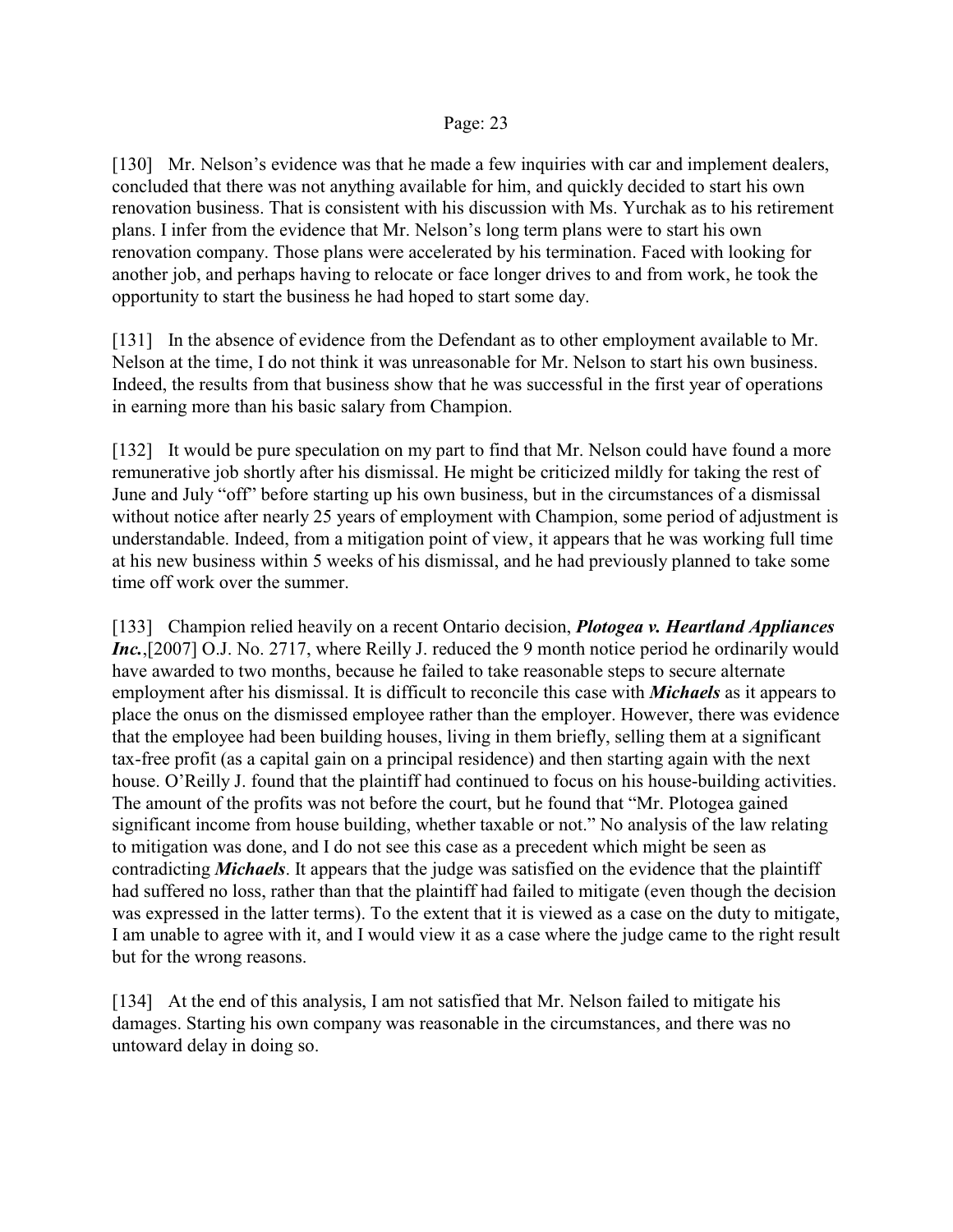# **8. Is Mr. Nelson entitled to any aggravated or Wallace-type damages, and if so, in what amount?**

[135] The Supreme Court has put limitations on "*Wallace*" damages in *Honda Canada Inc. v. Keays*, 2008 SCC 39. There, the majority of the Court reconsidered *Wallace v. United Grain Growers*, [1997] 3 S.C.R. 701, and held at para. 57:

Damages resulting from the manner of dismissal must then be available only if they result from the circumstances described in Wallace, namely where the employer engages in conduct during the course of dismissal that is "unfair or is in bad faith by being, for example, untruthful, misleading or unduly insensitive"...

[136] Relying on *Fidler v. Sun Life Assurance Co. of Canada*, [2006] 2 S.C.R. 3, 2006 SCC 30, the Court held that it was no longer necessary to prove that the employer had committed an independent actionable wrong before it can be liable for mental distress damages to an employee, reversing to some degree *Vorvis v. Insurance Corp. of British Columbia*, [1989] 1 S.C.R. 1085 and *Wallace* on the subject of damages beyond damages for breach of contract.

[137] Where mental distress for breach of the employment contract is within the reasonable contemplation of the parties at the time of the contract, such damages may be available (at para. 55).

[138] *Wallace* damages for bad faith dismissal are limited to circumstances "where the employer engages in conduct during the course of dismissal that is unfair or is in bad faith by being, for example, untruthful, misleading or unduly insensitive" (at para. 57), but the Court imposed the additional requirement that such damages must only be awarded under the "reasonable contemplation of the parties" principle in *Hadley v. Baxendale*, (1854), 9 Ex. 341, 156 E.R. 145.

[139] The Court confirmed that "normal distress and hurt feelings resulting from dismissal are not compensable" (at para. 56).

[140] Applying these principles to the case at bar, there is no evidence that the parties contemplated, when Mr. Nelson was hired in 1982 at age 20, that he would suffer unduly from dismissal, or that any special circumstances existed to alert Champion to the likelihood of mental distress from Mr. Nelson's dismissal. There is thus no basis under *Honda v. Keays* to award any aggravated damages for mental distress, or damages for bad faith dismissal under Wallace as subsequently limited by *Fidler* and *Honda*.

[141] Beyond that, the evidence falls far short of establishing that Mr. Nelson's dismissal was unfair or was in bad faith. There was no undue sensitivity on Mr. Golby's part, and the only statement that may have been untruthful was Mr. Golby's response to Mr. Nelson's question as to whether there were any other positions available. Instead of saying to Mr. Nelson that there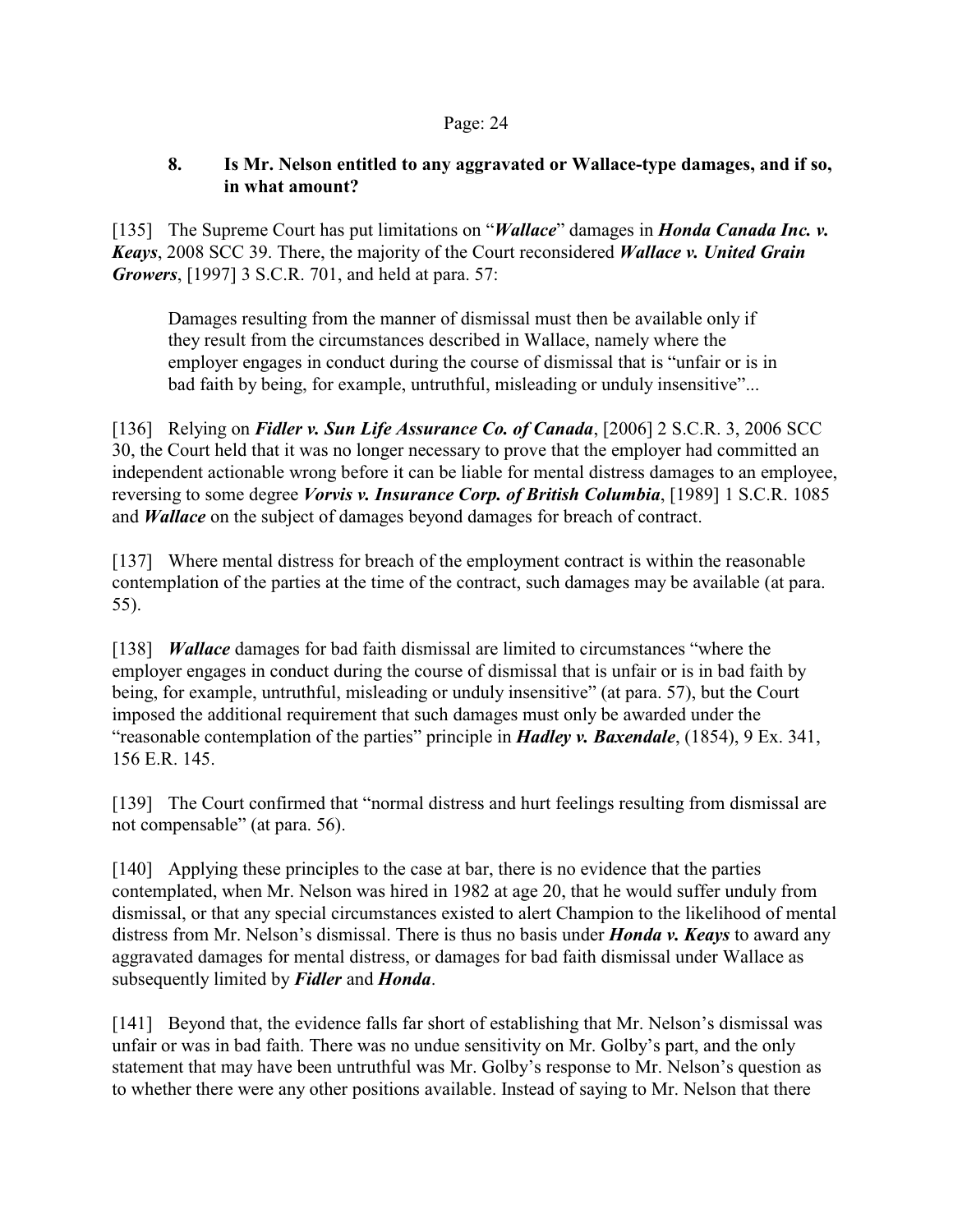were other positions, but Champion was not prepared to offer one of them to Mr. Nelson, Mr. Golby told Mr. Nelson that there were no other positions, even at the labourer level. The specific response appears to have been untruthful (having regard to Mr. Nelson's evidence that one of the production workers had quit the week before Mr. Nelson's termination), although was not what I would characterize as unduly insensitive.

[142] The conversation Mr. Golby had with Mr. Nelson's parents may have been objectionable to Mr. Nelson, but it occurred after his termination. Mr. Golby's evidence as to the conversation he had with Mr. Nelson's parents (which was the only evidence on the subject) was to the effect that he avoided disclosing anything that might be personal to Mr. Nelson, and his motivation was to try to head off any family discord in the event their daughter and Mr. Nelson's sister, Ms. Bilodeau, was suspected of having something to do with the termination. While he may not have been completely candid to the Nelsons about that, his motives were pure and there was no evidence that this discussion caused Mr. Nelson any difficulties with his parents.

[143] Aggravated damages or bad faith dismissal damages are not automatically awarded if the employer is not entirely candid with the employee at the time of dismissal; the employee's reaction or response must also be considered. Here, the evidence did not suggest that Mr. Nelson was anything more than unhappy at being dismissed. He did not express anger, and was not (in the evidence before me) particularly upset or distressed about his dismissal.

[144] The issue about the refinancing is of no assistance in this regard. As discussed above, Mr. Nelson could have cancelled the refinancing if he had been concerned about his ability to make the higher payments.

[145] Even if mental distress or upset had been in the contemplation of the parties when Mr. Nelson was hired, he did not suffer anything more than the "normal distress and hurt feelings" resulting from his dismissal.

[146] *Wallace*-type damages have sometimes been awarded where the employer has refused to provide the employee with a letter of reference. *Honda* may have reversed that type of award. Of course, if the employer is maintaining a dismissal for cause position, it is in a catch-22 situation. How does the employer provide a letter of reference for an employee (other than one that simply confirms that the employee worked at a certain position for a certain length of time and was paid a certain salary) while maintaining a just cause defence? But if the employer loses the just cause argument, the employee's damages are potentially aggravated by the absence of a letter of reference. The absence of a letter of reference may well have a negative effect on the employee's ability to mitigate, which may have the effect of increasing the damages if the employee is successful in the litigation. But that conundrum is for the employer to resolve early in the dispute. An employer who dismisses an employee for cause and maintains that position risks paying the employee significantly more than if the employee had been dismissed on notice or pay in lieu of notice.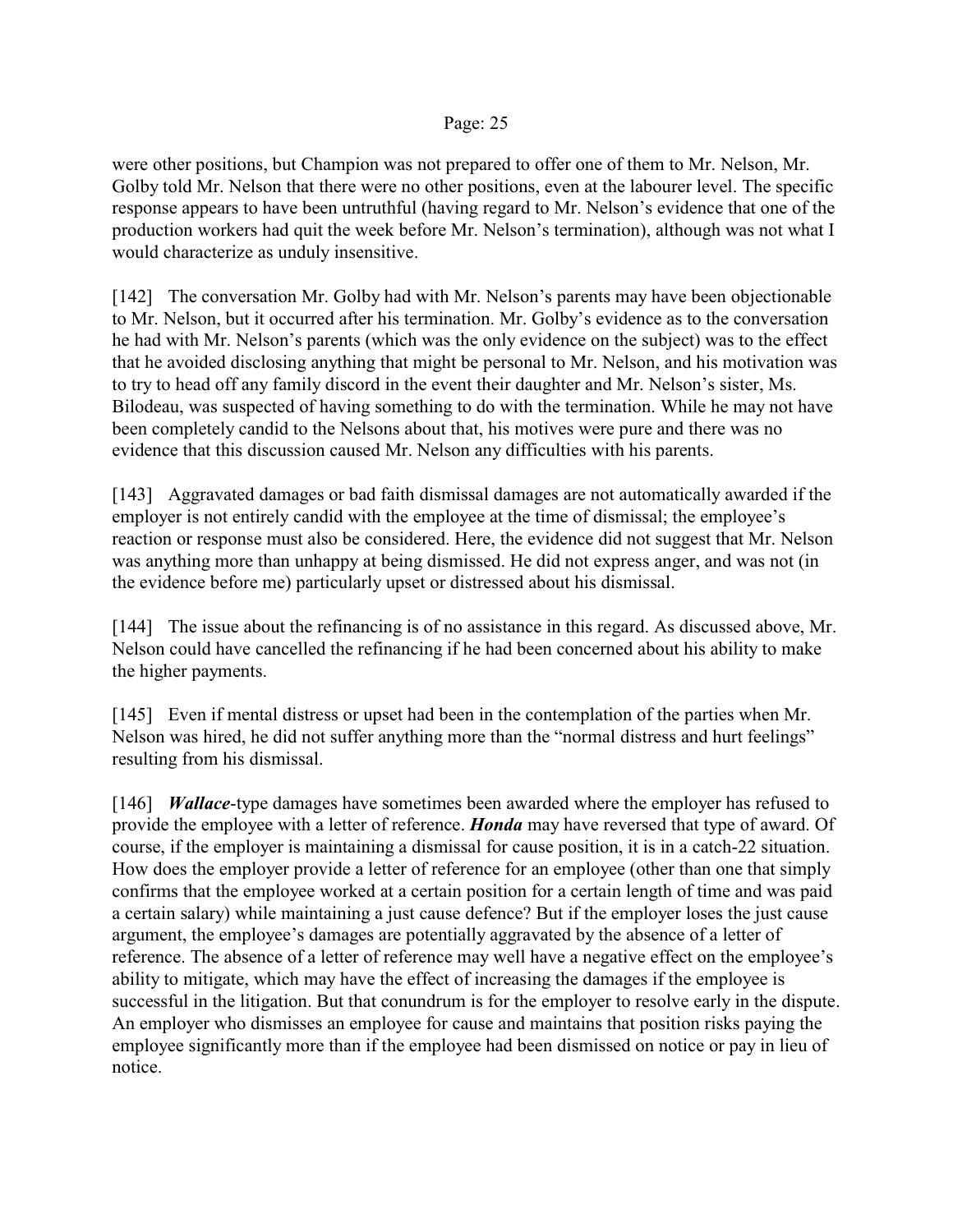[147] Here, Champion refused to provide a letter of reference to Mr.Nelson. Mr. Golby had drafted one, but did not provide it promptly (or at all) when he learned of the fine from Canada Food Inspection Agency. This, together with the curious letter to Champion's suppliers that Mr. Nelson was no longer working for Champion, could have had an impact on Mr. Nelson's mitigation efforts, and could have led to a measure of Wallace-type damages. But the absence of a letter of reference did not impact on Mr. Nelson's mitigation efforts. There was nothing defamatory about the letter sent to the suppliers, but it might have had a chill effect on Mr. Nelson's prospects of employment with any of them.

[148] But Mr. Nelson had not even prepared a resume himself, before deciding to start his own business. And he did not apply to any of Champion's suppliers for a job. As a result, no damages were suffered as a result of either of these matters.

## **Conclusion**

[149] Mr. Nelson was wrongfully dismissed. His contract of employment was broken when Champion failed to give him reasonable notice of the termination of his employment. Champion did not have cause at the time of his dismissal, nor did the after-acquired knowledge of the documentation errors give grounds for termination without notice.

[150] In the particular circumstances of Mr. Nelson's employment, a period of 15 months' notice was reasonable. The payment of 58 days' basic pay was insufficient.

[151] For the purposes of calculating the remuneration Mr. Nelson would have earned over the notice period, a bonus amount of \$6,490.00 per year, based on the average of the bonuses paid to Mr. Nelson from 2002 to 2006 should be included as part of his compensation package. Additionally, for 2007 Mr. Nelson is entitled to receive \$5,000.00 in lieu of the long service award he would have received by reaching 25 years' employment with Champion in December, 2007.

[152] Champion has not proven that Mr. Nelson failed to mitigate his damages by starting his own renovation business rather than searching for alternate employment. Nor is Champion entitled to shorten the notice period because Mr. Nelson was contemplating retirement at the end of 2007 as he had not committed to retirement at that time.

[153] Mr. Nelson is not entitled to any aggravated damages, mental distress damages, or *Wallace*-type damages.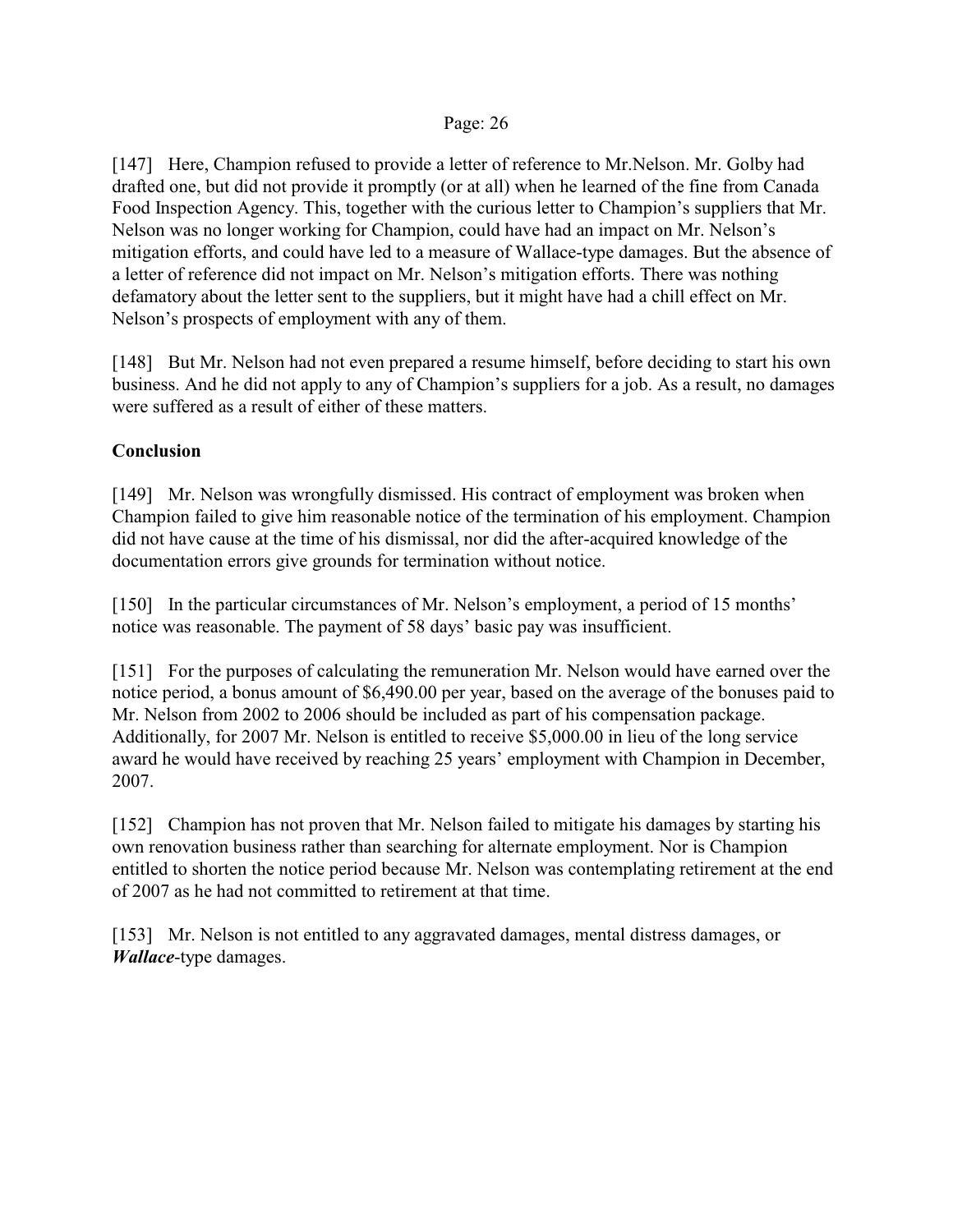# **Calculation of Damages**

[154] The parties are agreed that Mr. Nelson's basic salary was \$54,900.00 as at the time of his dismissal. The value of his benefits was \$4,180.00. His average bonus adds \$6,490.00 to that amount, for a total annual compensation package of \$65,570.00.

[155] Mr. Nelson would have earned \$81,961.25 over the 15 month notice period, plus an additional \$5,000.00 by way of the long service award, for a total of \$86,962.50.

[156] To be deducted from that amount is the \$12,246.70 paid to him on the termination of his employment.

[157] Champion is also entitled to the benefit of Mr. Nelson's earnings through his new company by way of mitigation. Mr. Nelson earned \$20,000.00 in 2007 - 2008 but Nelson Contracting suffered an overall loss of \$420.00. That amount should be deducted from Mr. Nelson's earnings. I agree with Mr. Massing that the rent shown in the company's financial statements was essentially additional income to Mr. Nelson, so an additional \$4,800.00 per year (\$400.00 per month) should be added to Mr. Nelson's earnings for mitigation purposes.

[158] Mitigation from August 1, 2007 to July 31, 2008 is thus set at \$24,380.00.

[159] For the period August 1, 2008 to September 30, 2008, Mr. Nelson is deemed to have earned  $1/6$  of his 2008-2009 earnings from his company (\$15,000.00) plus the rent (\$4,800.00), plus 1/6 of the company's after-tax retained earnings (\$19,662.00). This results in mitigation for the final 2 months of the notice period of \$6,577.00.

[160] The total deductions from Mr. Nelson's damages are therefore \$43,203.70.

[161] While I would be included in accede to Mr. Massing's argument that the before-tax earnings should be used for the purposes of mitigation, and I am of the view that his argument is correct, the Court of Appeal came to the opposite conclusion in *Homes v. PCL Construction Management Inc.*, [1994] A.J. No. 850 (C.A.), and I am bound to follow that case despite my disagreement with that aspect of it.

[162] As a result, I award Mr. Nelson \$38,758.80 in damages. He is entitled to prejudgment interest on that amount from June 25, 2007, and costs on the appropriate column (subject to the impact of any offers of judgment, if any). If the parties are unable to agree on costs, they may speak to me about them within 30 days from the dates of this decision.